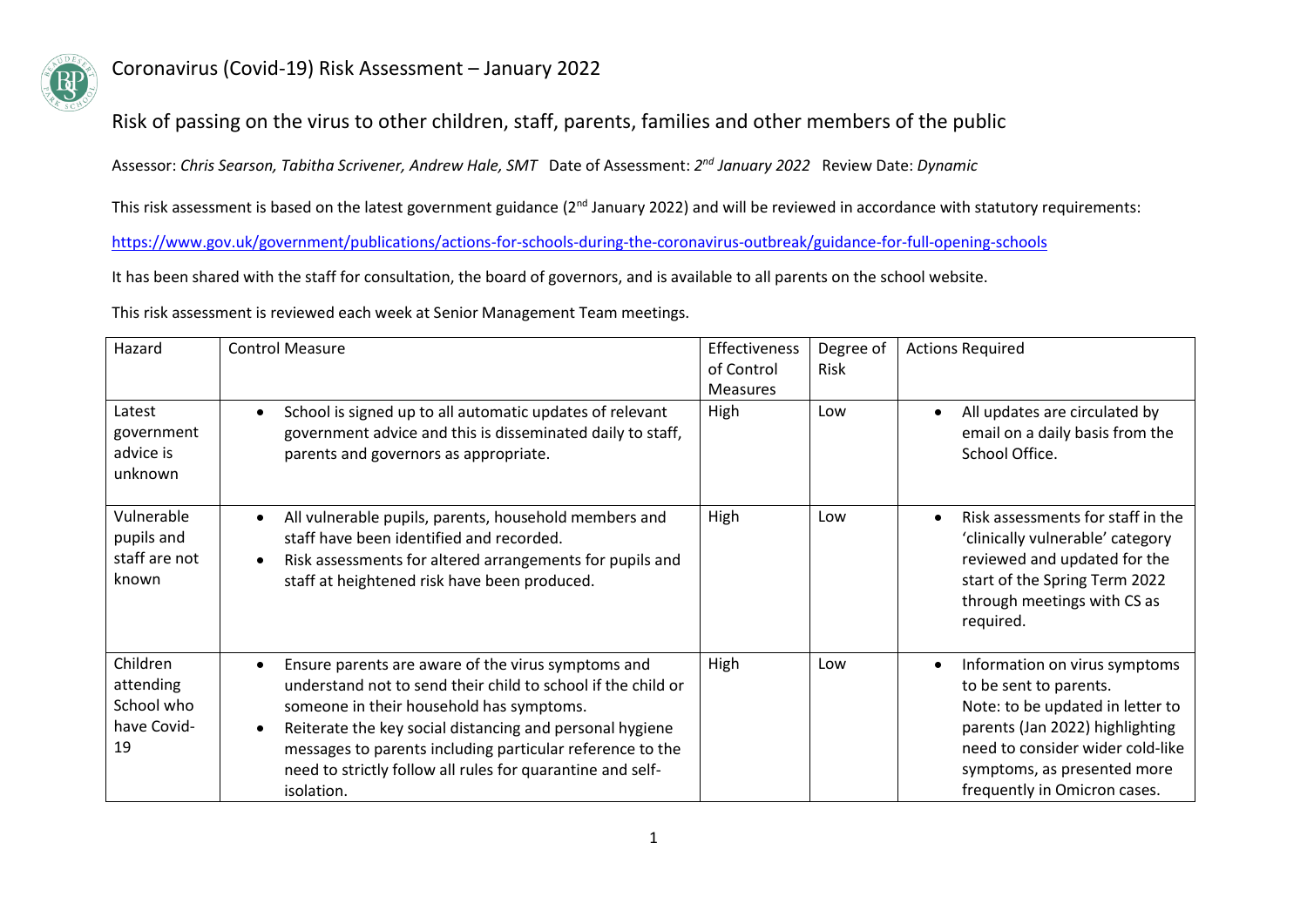

## Risk of passing on the virus to other children, staff, parents, families and other members of the public

|                                                                        | Continue with twice-weekly LF testing at home for all<br>pupils in Years 7 & 8 (see Appendix C)<br>All children in Years 7 and 8 to complete lateral flow tests<br>prior to the start of term:<br>1. At home on the evening before the start of term;<br>2. In school on the first morning of term.<br>Testing procedures overseen by J.Holmes.                                                                                                                                                                                                                                                                                                        |      |     | Clear expectations<br>communicated to all parents<br>before the start of Spring Term<br>2022.<br>JH to communicate<br>arrangements with Y7&8<br>parents prior to the start of<br>term.                             |
|------------------------------------------------------------------------|--------------------------------------------------------------------------------------------------------------------------------------------------------------------------------------------------------------------------------------------------------------------------------------------------------------------------------------------------------------------------------------------------------------------------------------------------------------------------------------------------------------------------------------------------------------------------------------------------------------------------------------------------------|------|-----|--------------------------------------------------------------------------------------------------------------------------------------------------------------------------------------------------------------------|
| Children,<br>parents and<br>staff mixing<br>at drop-off<br>and pick up | It is no longer recommended that it is necessary to keep<br>children in consistent groups ('bubbles') or that adults<br>need to maintain a social distance especially in open<br>spaces, however, in light of the rise in cases and<br>transmissibility of the Omicron variant, additional<br>measures are being reintroduced for the start of the<br>Spring Term 2022.<br>The gazebos will be used to help maintain year group<br>waiting areas at collection<br>In order to limit the possible spread of the virus we will<br>continue to ask parents to use the Drop-off system as<br>much as possible and to continue to collect from<br>outdoors. | High | Low | Letter to fully explain<br>$\bullet$<br>procedures sent to parents<br>before the start of Spring Term<br>2022.<br>Signage in place around<br>collection areas.<br>Staff rota (SMT and duty staff)<br>put in place. |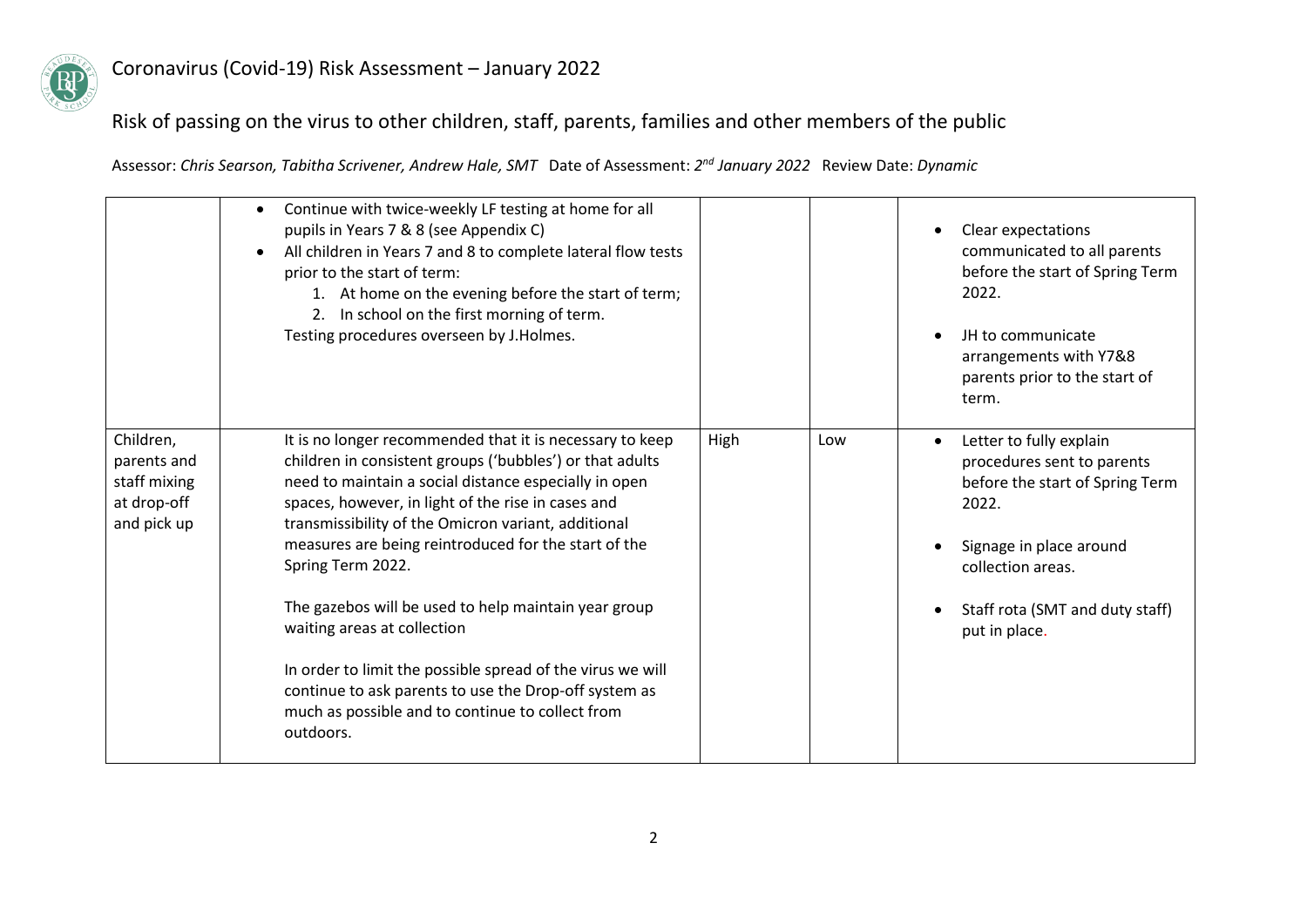

# Risk of passing on the virus to other children, staff, parents, families and other members of the public

|                                                       | Parents will also be asked to maintain appropriate<br>distancing while waiting outdoors to limit risks of<br>potentially spreading infection.<br>Any child not collected will be brought to the School<br>Office for collection.                                                                                                                                                                                                                                                                                                                                                                                                                                                                                                                                                                                                                                                                                                                           |  |                                                                        |
|-------------------------------------------------------|------------------------------------------------------------------------------------------------------------------------------------------------------------------------------------------------------------------------------------------------------------------------------------------------------------------------------------------------------------------------------------------------------------------------------------------------------------------------------------------------------------------------------------------------------------------------------------------------------------------------------------------------------------------------------------------------------------------------------------------------------------------------------------------------------------------------------------------------------------------------------------------------------------------------------------------------------------|--|------------------------------------------------------------------------|
| Groups of<br>children<br>mixing with<br>other bubbles | It is no longer recommended that it is necessary to keep<br>children in consistent groups ('bubbles').<br>However, in order to limit the possible spread of the virus<br>especially at the start of term, we will split assemblies into<br>Years 3, 4 & 5 and Years 6, 7 & 8 with Pre-prep able to<br>hold whole school assemblies once again.<br>Note: For the first 2 weeks in Pre-prep, Year Group<br>assemblies will continue as normal, with mixed year group<br>assemblies offered on Zoom; those receiving certificates<br>and other accolades at streamed Celebration Assemblies<br>will attend in person, socially distanced).<br>House assemblies will also be considered at a later review<br>date.<br>While children will pass one another within corridors, the<br>time together will be limited by allowing children to enter<br>classrooms to wait for lessons rather than lining up<br>outside, including allowing entry to the ICT rooms. |  | Procedures to be fully explained<br>to staff before the start of term. |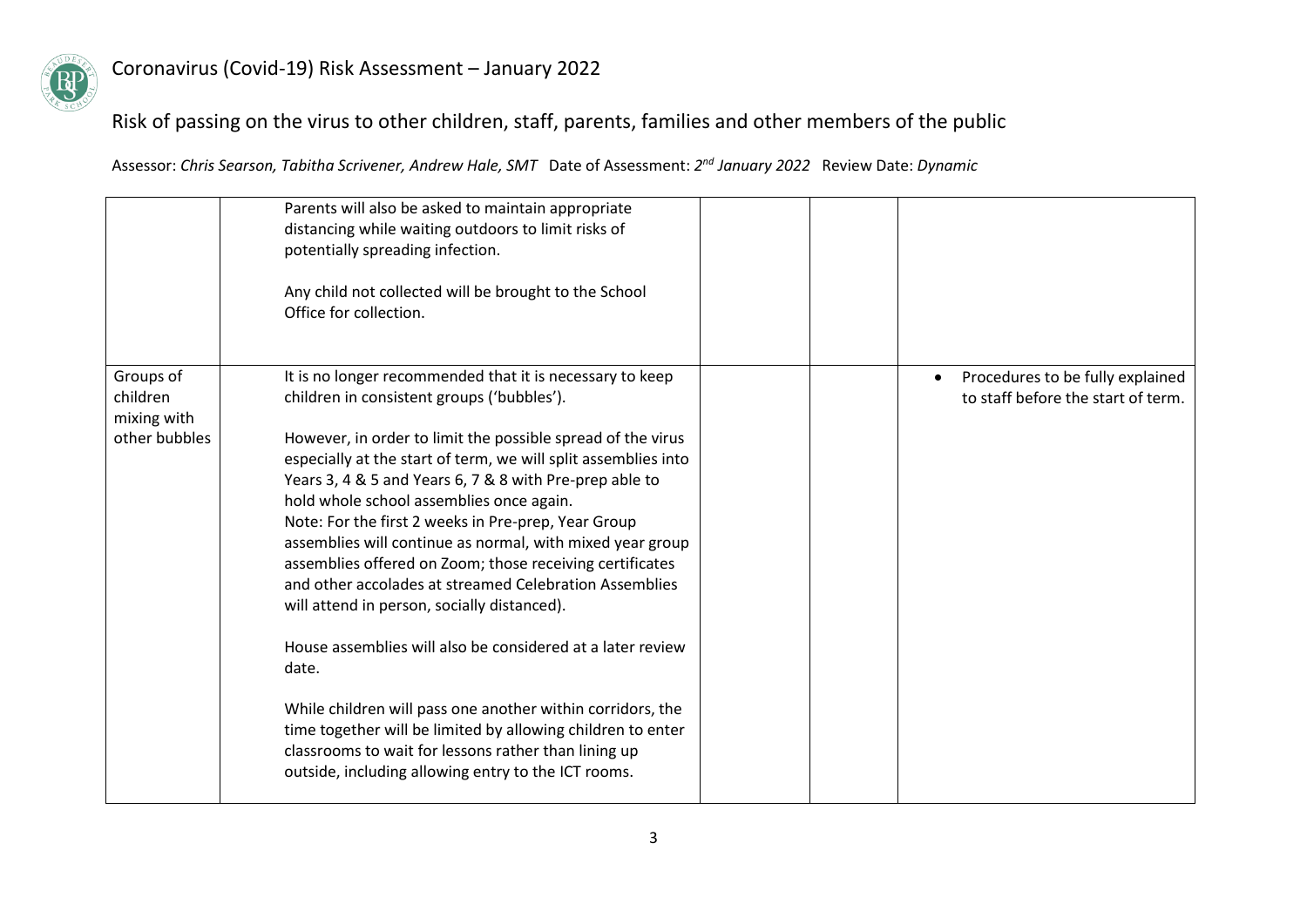

## Risk of passing on the virus to other children, staff, parents, families and other members of the public

|                                                                                      | All children will be encouraged to move around the school<br>quietly.                                                                                                                                                                                                                                                                                                                                                                                                                                                                                                        |      |     |                                                                                                                                        |
|--------------------------------------------------------------------------------------|------------------------------------------------------------------------------------------------------------------------------------------------------------------------------------------------------------------------------------------------------------------------------------------------------------------------------------------------------------------------------------------------------------------------------------------------------------------------------------------------------------------------------------------------------------------------------|------|-----|----------------------------------------------------------------------------------------------------------------------------------------|
| Enhanced<br>risks posed<br>during<br>playtimes                                       | As above, children do not need to be kept in designated<br>areas whilst outside at break and lunchtime.<br>However, to avoid over congestion of certain areas, the<br>astro and the cricket nets areas are still zoned for Prep<br>playtimes.                                                                                                                                                                                                                                                                                                                                | High | Low | Explain to staff and children the<br>new rules and remaining zoning<br>in place.<br>Staff duty rotas to be produced<br>and circulated. |
| Staff unaware<br>of new<br>measures or<br>protocols                                  | Staff to be made aware of all new procedures through the<br>INSET programme.                                                                                                                                                                                                                                                                                                                                                                                                                                                                                                 | High | Low | None                                                                                                                                   |
| Staff mixing<br>with each<br>other,<br>including<br>shared areas<br>and<br>equipment | Social distancing measures have now ended in the<br>workplace, however, in light of the rise in cases and<br>transmissibility of the Omicron variant and in accordance<br>with guidance to limit contacts and work from home<br>where possible at this time, additional measures are being<br>reintroduced for the start of the Spring Term 2022.<br>Communal areas, such as the staffroom and staff<br>workroom remain available, but staff are discouraged<br>from long periods of social mixing and must wear face<br>coverings at all times when not eating or drinking. | High | Low | Ensure hand sanitiser, Dettol<br>spray and towels are available<br>in each classroom to be used as<br>required.                        |
|                                                                                      | When visiting static work offices, such as the main school<br>office, bursary and individual offices, you must wear a face<br>covering and communicate from the entrance if possible.                                                                                                                                                                                                                                                                                                                                                                                        |      |     | JH/AP to advise staff about the<br>appropriateness of different<br>meetings taking place face-to-<br>face or otherwise.                |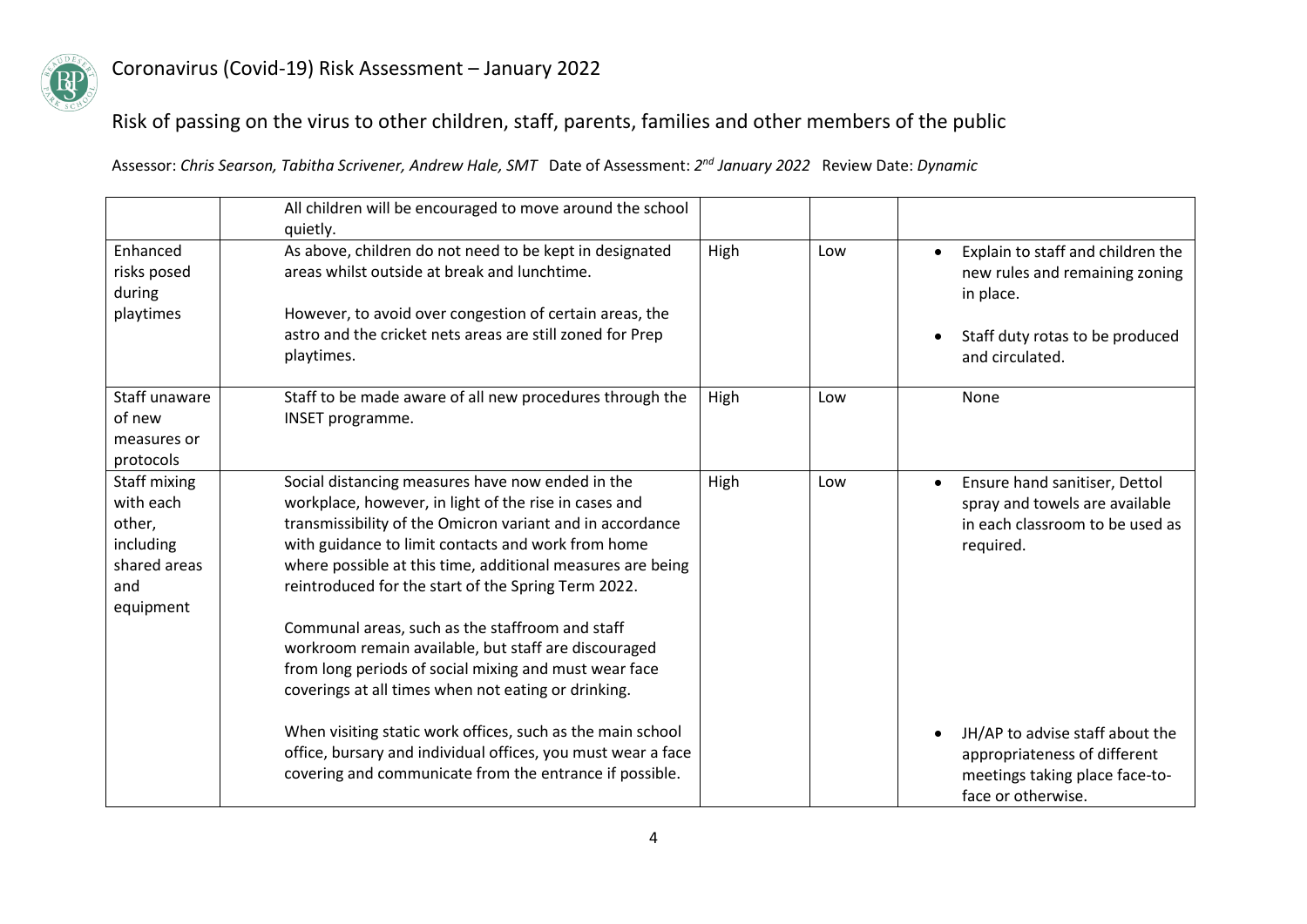

## Risk of passing on the virus to other children, staff, parents, families and other members of the public

|                                                    | Staff meetings will be assessed on a case-by-case basis to<br>minimise risks, taking into account:<br>1. The space available<br>Ventilation<br>2.<br>The number of staff attending<br>4. The meeting length<br>Where one of the above factors, or a combination of a<br>number of factors leads to an assessment of heightened<br>risk, meetings should be held virtually rather than in-<br>person.<br>To help control the virus, good hygiene should be ensured | CS to write to staff to inform of<br>the need to LF test prior to<br>Inset.                       |
|----------------------------------------------------|-------------------------------------------------------------------------------------------------------------------------------------------------------------------------------------------------------------------------------------------------------------------------------------------------------------------------------------------------------------------------------------------------------------------------------------------------------------------|---------------------------------------------------------------------------------------------------|
|                                                    | and appropriate cleaning regimes maintained.<br>Therefore staff should still clean down their desks and any<br>shared equipment if classrooms are used by more than<br>one teacher.<br>Staff to continue with twice-weekly LF testing at home                                                                                                                                                                                                                     |                                                                                                   |
|                                                    | until further notice.<br>All staff to complete a LF test prior to the start of Inset<br>days at the start of the Spring Term 2022.                                                                                                                                                                                                                                                                                                                                |                                                                                                   |
| Air-borne<br>transmission<br>and face<br>coverings | From January 2022, until reviewed on 26 <sup>th</sup> January 2022,<br>face coverings are to be worn by all staff and visitors<br>across the whole school, when in corridors and communal<br>areas. Face coverings are also to be worn by children and                                                                                                                                                                                                            | Change of rules communicated<br>to staff and parents before the<br>start of the Spring Term 2022. |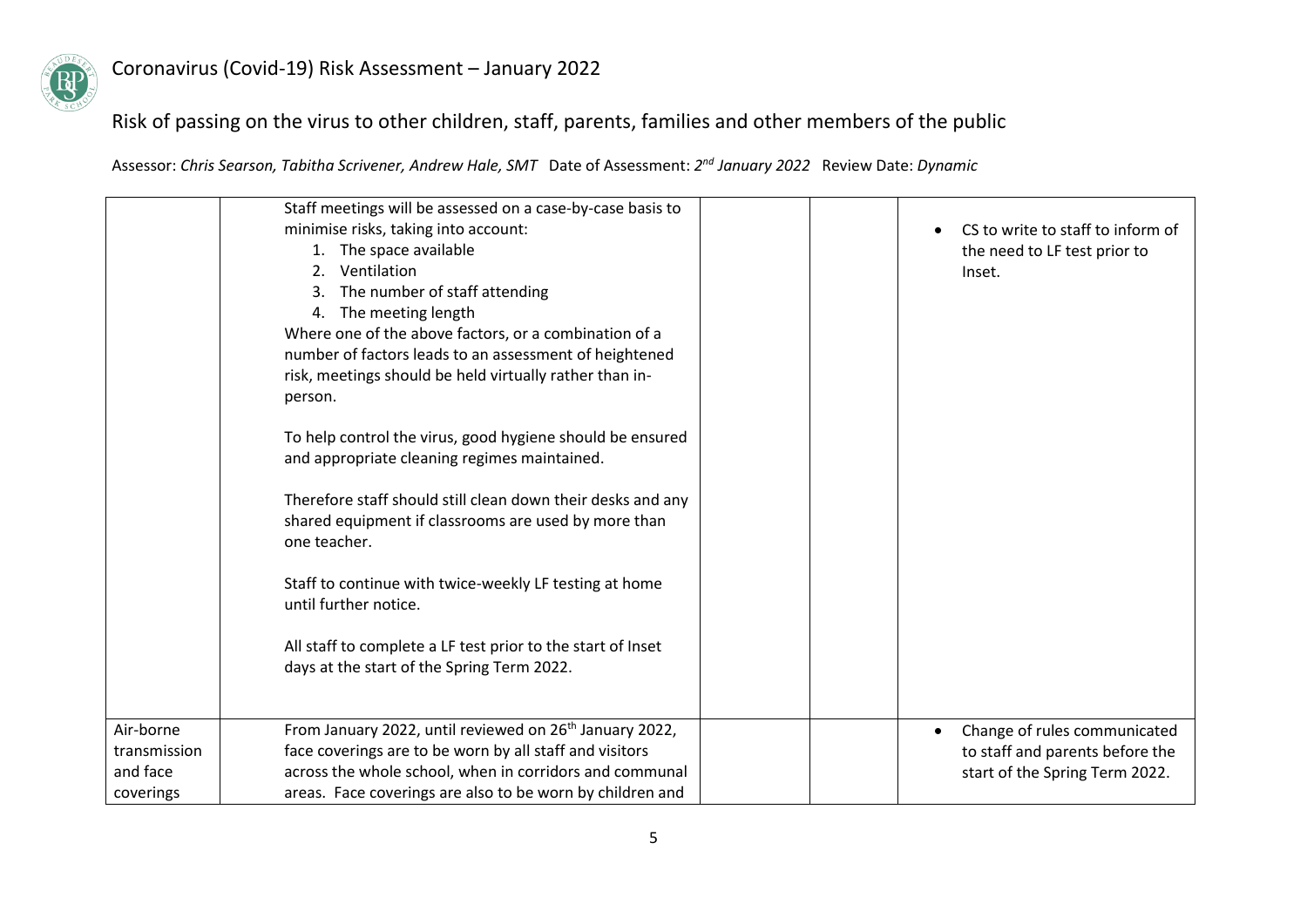

# Risk of passing on the virus to other children, staff, parents, families and other members of the public

|                                           | teachers in classrooms for Year 7 and 8 classes. However,<br>face coverings may be removed, at individual teacher's<br>discretion in order to ensure that teaching and learning is<br>not adversely hindered.                                                                                                                                                                                                                                                                                                            |      |     | JH to oversee the procedures<br>for ensuring children in Year 7<br>and 8 have face coverings with<br>them in school at all times. |
|-------------------------------------------|--------------------------------------------------------------------------------------------------------------------------------------------------------------------------------------------------------------------------------------------------------------------------------------------------------------------------------------------------------------------------------------------------------------------------------------------------------------------------------------------------------------------------|------|-----|-----------------------------------------------------------------------------------------------------------------------------------|
|                                           | However, all members of staff are able to choose to wear<br>a face covering whenever they wish to do so beyond these<br>particular times.<br>Parents are not required to wear face coverings on site<br>when outdoors but are expected to whenever within<br>school buildings.<br>Changing Rooms to remain silent in order to minimise<br>transmission in this shared areas. Ventilation to be<br>maximised. Year groups not to mix for changing. Staff in<br>place to ensure quick, silent changing and limited time to |      |     | J.Holmes, J.Griffiths, F.Swan and<br>N.Dill to ensure agreed<br>procedures for use of the<br>changing rooms.                      |
|                                           | be taken.                                                                                                                                                                                                                                                                                                                                                                                                                                                                                                                |      |     |                                                                                                                                   |
| Enhanced risk<br>of one-to-one<br>lessons | Where there may be an enhanced risk of contracting the<br>virus in a small, enclosed space, for example when<br>teaching one-to-one lessons, the following control<br>measures are implemented:                                                                                                                                                                                                                                                                                                                          | High | Low | Sanitising equipment and<br>dividing screens located as<br>required.                                                              |
|                                           | Surfaces and shared equipment to be cleaned between<br>lessons.                                                                                                                                                                                                                                                                                                                                                                                                                                                          |      |     | 'catch it, bin it, kill it' posters<br>displayed in each room.                                                                    |
|                                           | Clear dividing screens available for staff when working<br>within more confined spaces.                                                                                                                                                                                                                                                                                                                                                                                                                                  |      |     |                                                                                                                                   |
|                                           | Good hand hygiene encouraged<br>Spaces to be well ventilated if possible                                                                                                                                                                                                                                                                                                                                                                                                                                                 |      |     |                                                                                                                                   |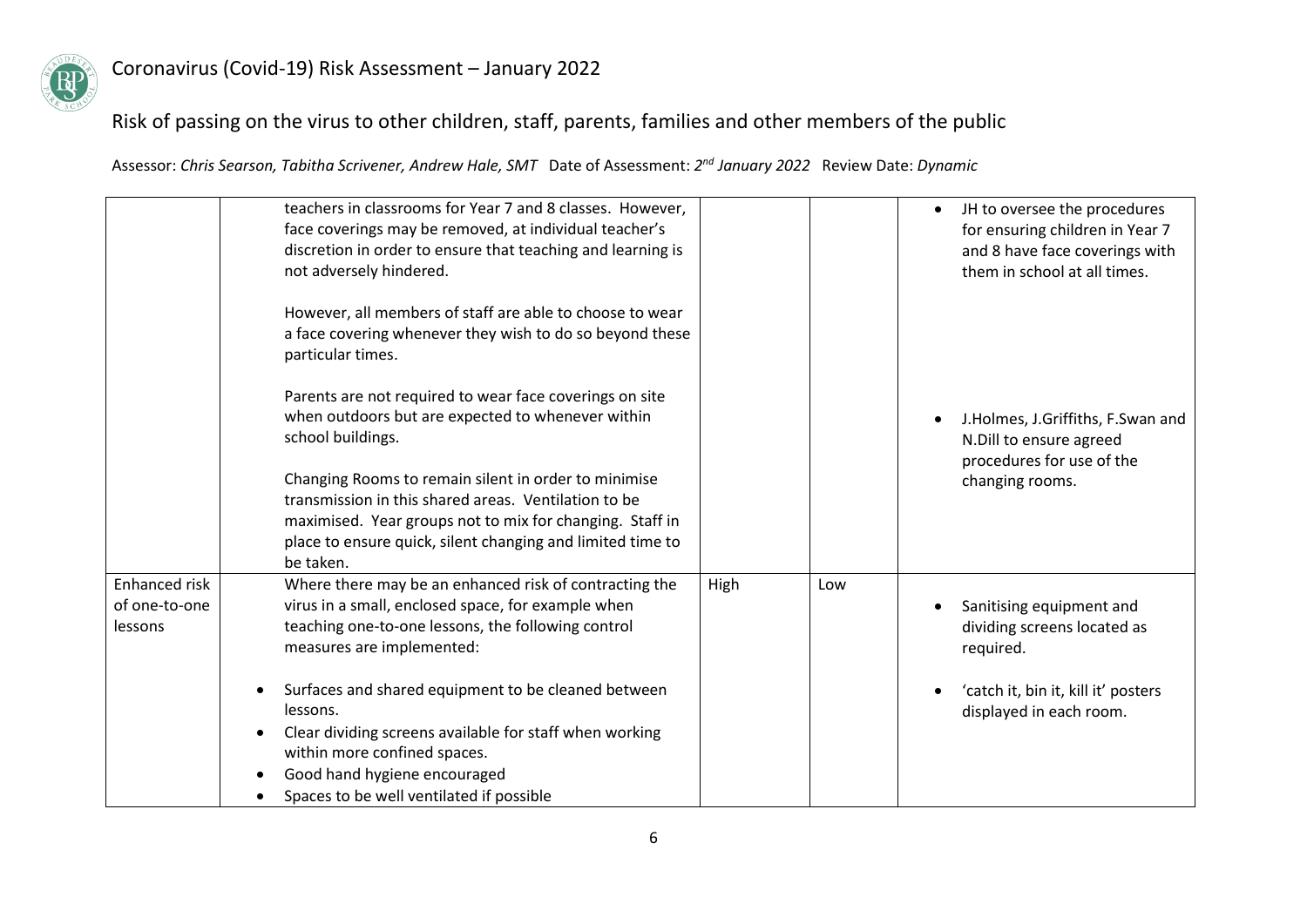

Risk of passing on the virus to other children, staff, parents, families and other members of the public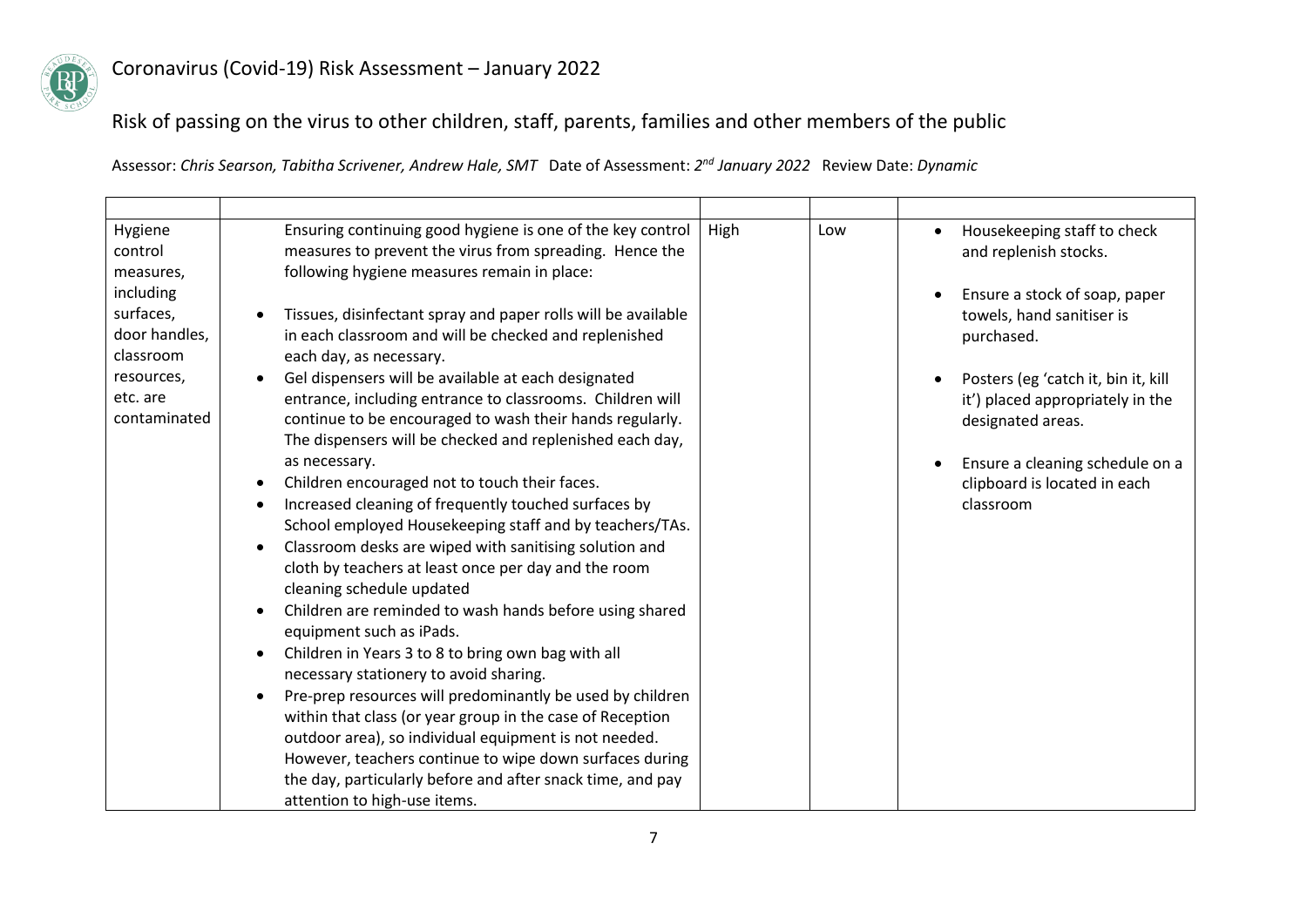

# Risk of passing on the virus to other children, staff, parents, families and other members of the public

|                                                      | Pre-prep reading books no longer need to be isolated<br>between use. However, parents are asked to encourage<br>handwashing at home before reading school books, and<br>teachers encourage the same at School. Pedal bins or<br>open top bins used in all classrooms.<br>All classrooms are cleaned before the start of each day<br>and cleaning checklists initialled as complete.<br>Housekeeping staffing level appropriate in order to<br>operate in line with areas of increased cleaning required.<br>Windows kept open during the day to increase<br>ventilation to minimise airborne contamination in so far<br>as a comfortable teaching environment is maintained.<br>The above action relating to ventilation remains<br>particularly important at the start of the Spring Term<br>2022. |      |     |                                                                    |
|------------------------------------------------------|-----------------------------------------------------------------------------------------------------------------------------------------------------------------------------------------------------------------------------------------------------------------------------------------------------------------------------------------------------------------------------------------------------------------------------------------------------------------------------------------------------------------------------------------------------------------------------------------------------------------------------------------------------------------------------------------------------------------------------------------------------------------------------------------------------|------|-----|--------------------------------------------------------------------|
| Enhanced<br>risks<br>associated<br>with<br>mealtimes | It is no longer a requirement to make alternative<br>arrangements to avoid mixing at lunch.<br>However, to limit the risk of spread we will continue to<br>have set meal times for Years 3, 4 & 5.<br>Children sit on separate year group tables, as directed by<br>members of the duty team.<br>Prep children will be directed to fill tables in order of<br>arrival to limit mixing across year groups.                                                                                                                                                                                                                                                                                                                                                                                           | High | Low | Ensure daily staffing rota is<br>prepared and circulated to staff. |
|                                                      | Ventilation within the dining room is maximised.                                                                                                                                                                                                                                                                                                                                                                                                                                                                                                                                                                                                                                                                                                                                                    |      |     |                                                                    |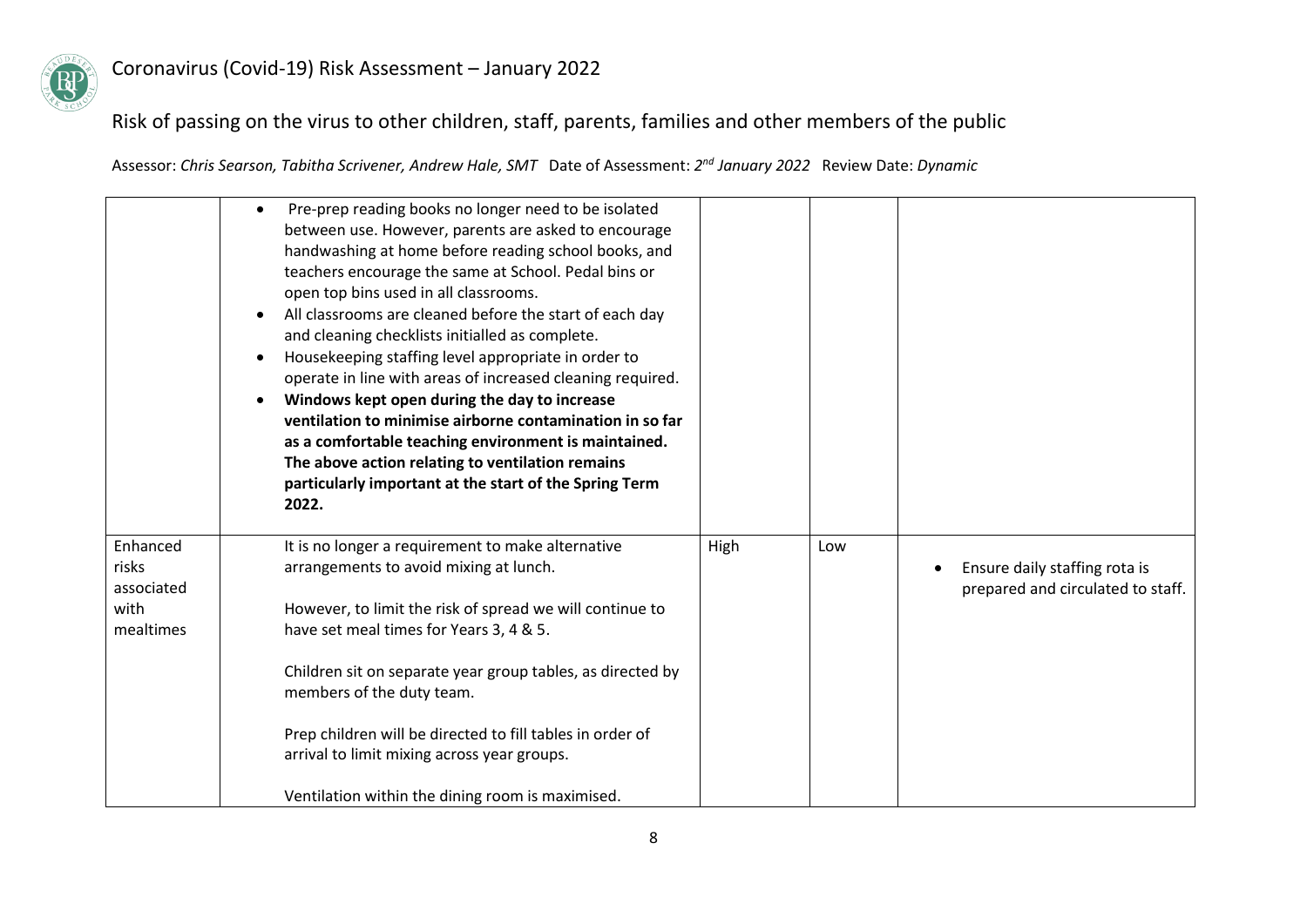

Risk of passing on the virus to other children, staff, parents, families and other members of the public

|                                           | Pre-prep will continue to sit in class groups for lunch, with<br>a view to reintroducing mixing for Reception - Year 2 at a<br>later date, subject to review.<br>Staff will either join the Pre-prep lunch service at 12 noon<br>sitting at separate tables to the children, or sit with the<br>children if joining from Year 3 upwards.<br>Staff may also, during this period only, choose to eat in a<br>separate location but should inform the Deputy Head if<br>doing so.<br>Staff wishing not to join Prep lunch to speak to JH to<br>confirm arrangements at the start of Spring Term 2022. |                                                                                                                                                                             |
|-------------------------------------------|----------------------------------------------------------------------------------------------------------------------------------------------------------------------------------------------------------------------------------------------------------------------------------------------------------------------------------------------------------------------------------------------------------------------------------------------------------------------------------------------------------------------------------------------------------------------------------------------------|-----------------------------------------------------------------------------------------------------------------------------------------------------------------------------|
| Use of school<br>transport<br>(minibuses) | School minibuses will run following the DfE guidance<br>relating to 'dedicated school transport'.                                                                                                                                                                                                                                                                                                                                                                                                                                                                                                  | Ensure adequate supplies of<br>hand sanitiser for each minibus.                                                                                                             |
|                                           | The government has removed the requirement to wear<br>face coverings in law but expects and recommends that<br>they are worn in enclosed and crowded spaces where you<br>may come into contact with people you don't normally<br>meet. This includes public transport and dedicated<br>transport to school.                                                                                                                                                                                                                                                                                        | Face masks on all minibuses,<br>checked and replenished as<br>required.<br>Communicate to parents on the<br>need for all children to wear<br>face coverings on the minibus. |
|                                           | Therefore the following procedures will be in place:<br>All children sanitise hands before entering and<br>$\bullet$<br>upon leaving the minibus                                                                                                                                                                                                                                                                                                                                                                                                                                                   |                                                                                                                                                                             |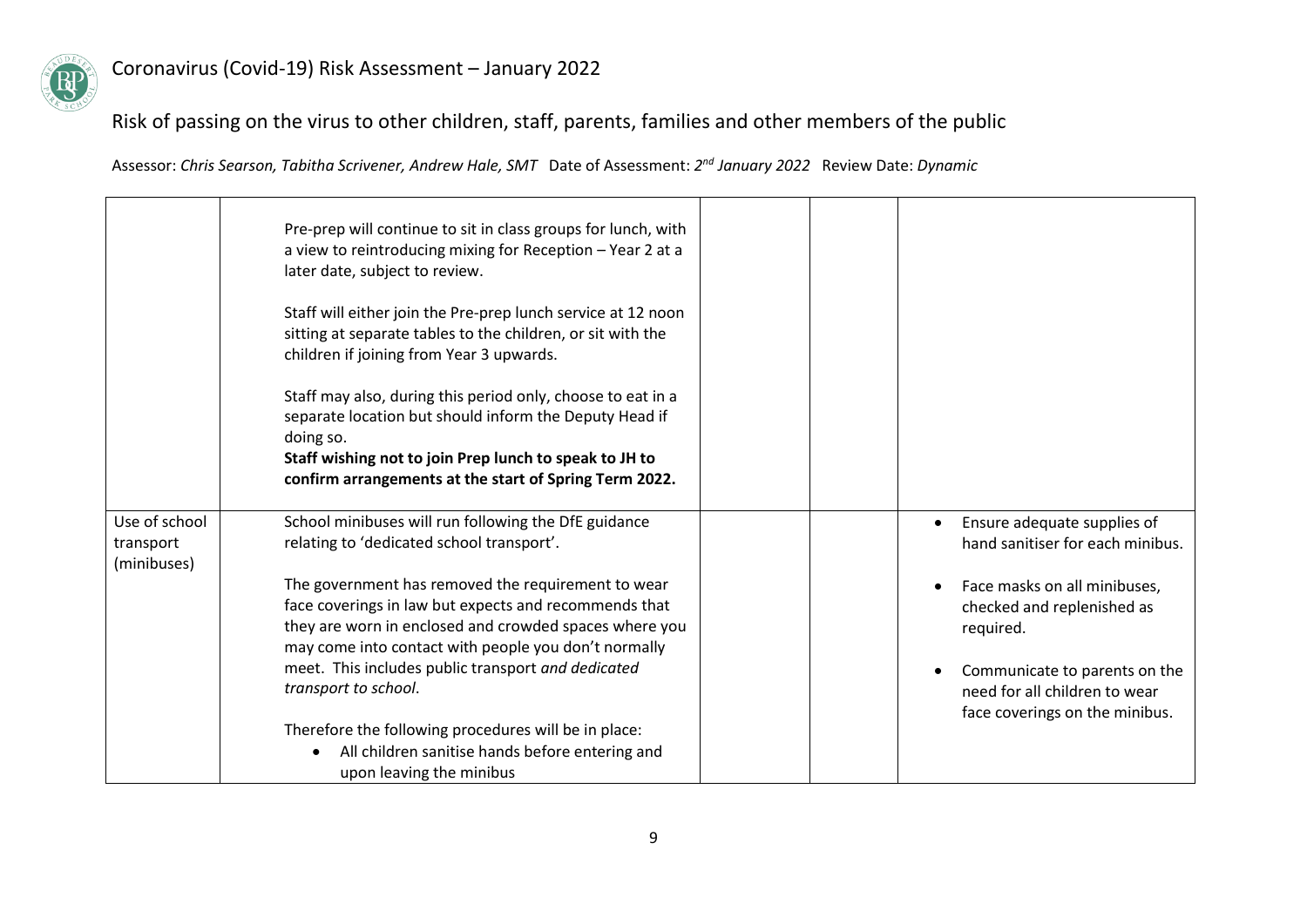

### Risk of passing on the virus to other children, staff, parents, families and other members of the public

|                              | All children on minibuses required to wear face<br>$\bullet$<br>coverings<br>Fresh air is maximised through opening windows<br>and ceiling vents.<br>A supply of disposable face masks will be kept on each<br>minibus for use by children who may lose or forget theirs.<br>If a child becomes ill with COVID-19 symptoms whilst at an<br>off-site venue, the parent will be contacted and asked to<br>collect the child directly from the venue rather than travel<br>back on the minibus, sharing the environment with the<br>rest of the passengers and driver. |      |     |                                                                                                                                                                                                     |
|------------------------------|---------------------------------------------------------------------------------------------------------------------------------------------------------------------------------------------------------------------------------------------------------------------------------------------------------------------------------------------------------------------------------------------------------------------------------------------------------------------------------------------------------------------------------------------------------------------|------|-----|-----------------------------------------------------------------------------------------------------------------------------------------------------------------------------------------------------|
| General<br>health<br>matters | Medical care will be available throughout the school day.<br>The surgery operates with normal health cases (sickness<br>and injury) using the sick bay, while suspected COVID-19<br>cases are isolated in a dormitory.<br>PPE to be worn by Nursing staff when providing medical<br>care in all suspected Covid cases.<br>Child medication is to be returned to School following the<br>period of absence and returned to class teachers.<br>Any child who presents as unwell or injured to go to the<br>surgery via the School Office to prevent overcrowding.     | High | Low | Parents reminded in a letter to<br>bring back medication, clearly<br>named, to be handed to the<br>appropriate class teacher.<br>Ensure isolation dormitory is set<br>up with appropriate supplies. |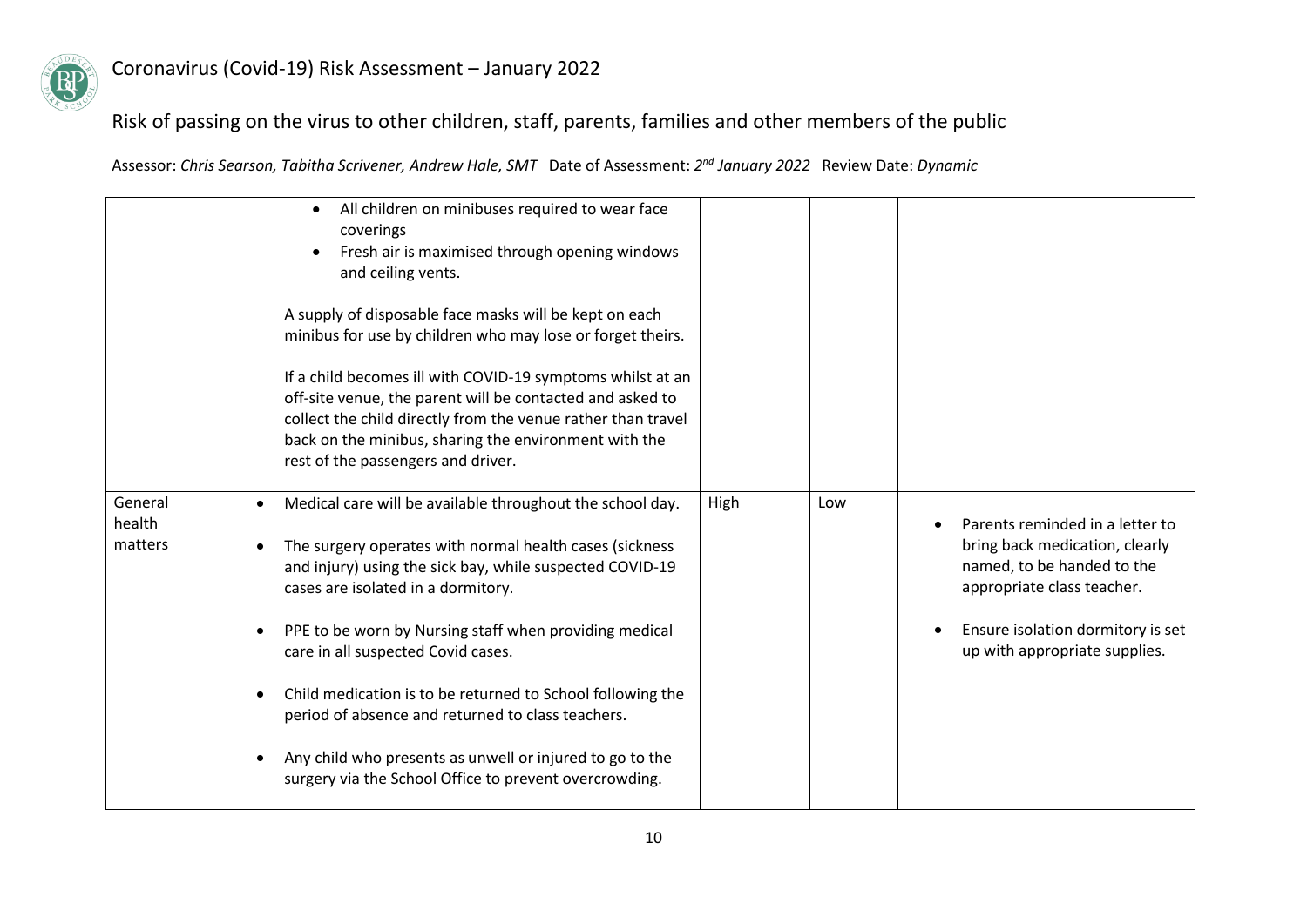

## Risk of passing on the virus to other children, staff, parents, families and other members of the public

| <b>Staff</b><br>wellbeing     | Consult with staff on all operational and protective<br>$\bullet$<br>measures.<br>Encourage ongoing feedback and dialogue on all matters<br>during this period.<br>Regular dialogue between Staff Reps and Head and<br>members of SMT, to allow necessary and possible<br>responses to staff questions and concerns.<br>Actively encourage a listening culture, acknowledging one<br>another's fears and anxieties.<br>Scaffolding of staff wellbeing to be used, with SMT, and<br>Heads of Department responsible for communicating with<br>individual staff within their department.<br>Ensure staff wellbeing remains as an agenda item for<br>discussion at all SMT meetings.<br>School Nurses available to offer advice and guidance as<br>required. | High | Low | All staff to be made aware of<br>procedures in place to support<br>themselves and others. To be<br>communicated at the start of<br>the new term. |
|-------------------------------|-----------------------------------------------------------------------------------------------------------------------------------------------------------------------------------------------------------------------------------------------------------------------------------------------------------------------------------------------------------------------------------------------------------------------------------------------------------------------------------------------------------------------------------------------------------------------------------------------------------------------------------------------------------------------------------------------------------------------------------------------------------|------|-----|--------------------------------------------------------------------------------------------------------------------------------------------------|
| Risks specific<br>to boarding | It is no longer a requirement for children under 18 to self-<br>isolate if they are a close contact of someone who has<br>COVID-19.<br>Therefore the Boarding House is able to operate under<br>normal procedures subject to the following:<br>No children to enter the boarding house if they or<br>members of their household are displaying any COVID-19<br>symptoms.                                                                                                                                                                                                                                                                                                                                                                                  | High | Low | Parents of children who board<br>$\bullet$<br>to be informed of new rules<br>around boarding and the need<br>for PCR tests 02.09.2021            |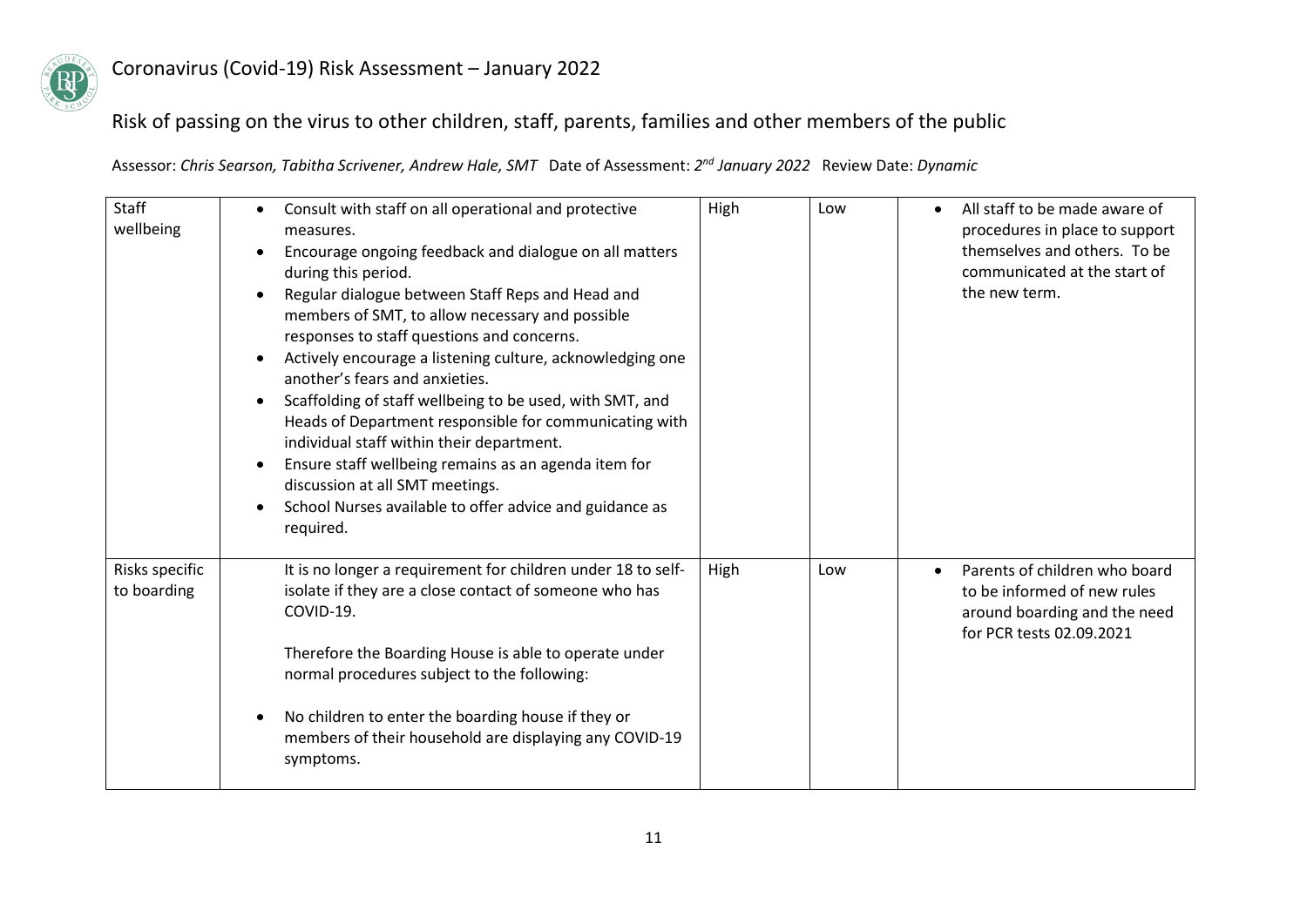

### Risk of passing on the virus to other children, staff, parents, families and other members of the public

| Child or staff | If a child or member of staff presents with COVID-19                     | High | Low | Ensure all staff are fully aware<br>$\bullet$ |
|----------------|--------------------------------------------------------------------------|------|-----|-----------------------------------------------|
| member         | symptoms (high temperature; new, continuous cough; a                     |      |     | of the procedures to follow in                |
| becomes        | loss or change to sense of smell or taste) the following                 |      |     | the case of symptoms being                    |
| unwell with    | measures must be followed:                                               |      |     | shown - clear flowchart of                    |
| Covid-19       |                                                                          |      |     | actions produced and                          |
| symptoms       | Be sent home/collected at the earliest opportunity.                      |      |     | circulated.                                   |
| whilst at      | Children taken to the surgery/sick room where supervised                 |      |     |                                               |
| school         | by School Nurse whilst awaiting collection, using                        |      |     | <b>Ensure Nursing staff have</b>              |
|                | separately designated isolation room.                                    |      |     | enough appropriate PPE - face                 |
|                | Separate toilet facilities for sick children are available.<br>$\bullet$ |      |     | masks, gowns, gloves.                         |
|                | PPE worn by staff caring for the child if a distance of 2<br>$\bullet$   |      |     |                                               |
|                | metres cannot be maintained.                                             |      |     |                                               |
|                | PPE available for housekeeping staff.<br>$\bullet$                       |      |     | Ensure Housekeeping are                       |
|                | Staff wash their hands thoroughly after contact with                     |      |     | trained in how to disinfect the               |
|                | someone who is unwell.                                                   |      |     | surgery and sick room and PPE                 |
|                | Housekeeping clean the affected area, including toilet                   |      |     | retained for housekeeping staff               |
|                | facilities, once the child has left the premises.                        |      |     | if required to clean COVID-19                 |
|                | Any members of staff who have helped someone with<br>$\bullet$           |      |     | affected areas.                               |
|                | symptoms and any pupils who have been in close contact                   |      |     |                                               |
|                | with them do not need to go home to self-isolate unless                  |      |     | Ensure messaging is available to              |
|                | they develop symptoms themselves (in which case they                     |      |     | send to parents immediately                   |
|                | should arrange a test).                                                  |      |     | regarding testing and how to                  |
|                | Everyone must wash their hands thoroughly for 20                         |      |     | access it, and whether or not                 |
|                | seconds if they have been in contact with someone who is                 |      |     | they need to isolate their                    |
|                | unwell.                                                                  |      |     | households.                                   |
|                | Parents advised to have their child tested for the virus and             |      |     |                                               |
|                | follow the Government guidance:                                          |      |     |                                               |
|                | https://www.gov.uk/government/publications/covid-19-                     |      |     |                                               |
|                | stay-at-home-guidance                                                    |      |     |                                               |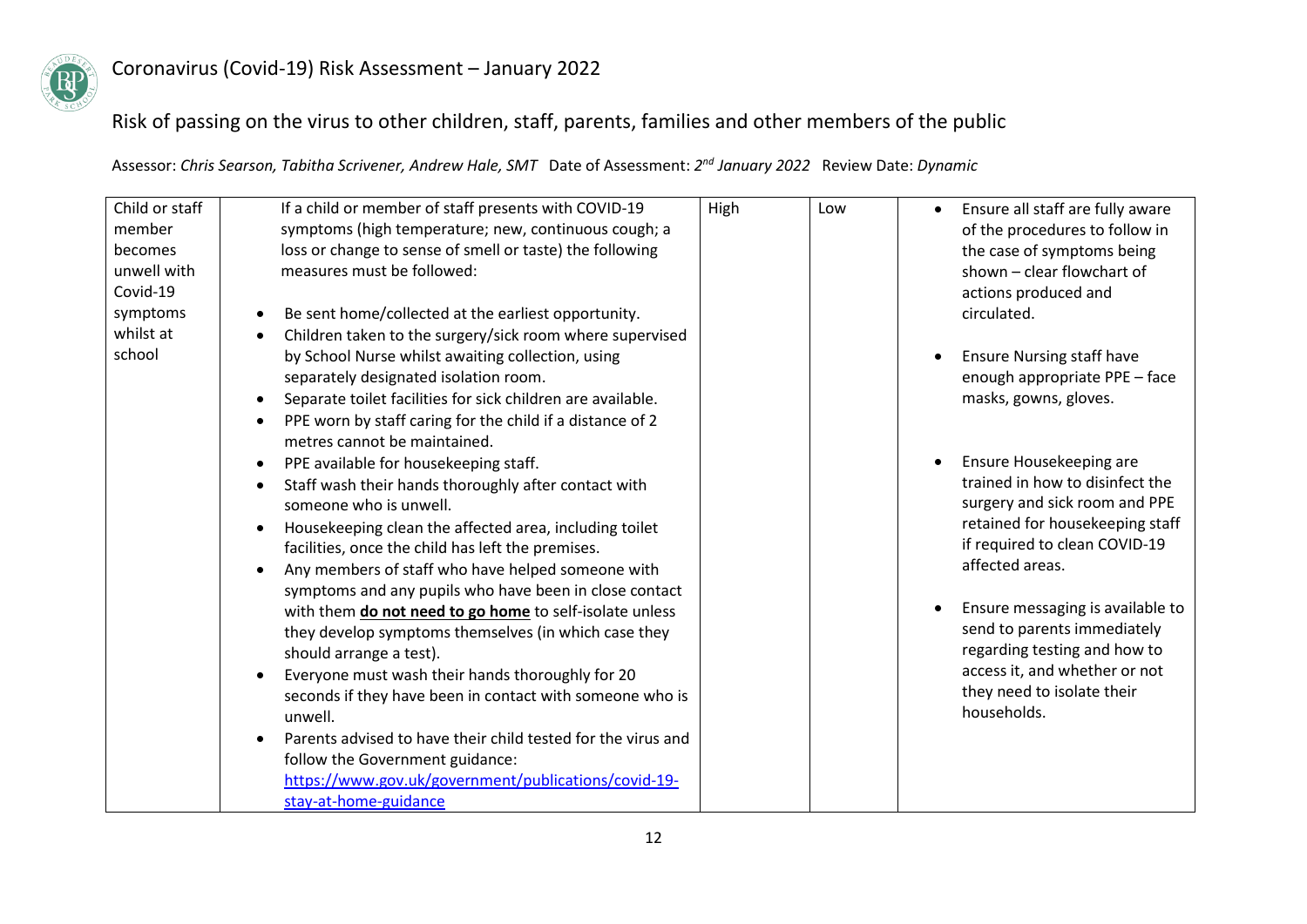

### Risk of passing on the virus to other children, staff, parents, families and other members of the public

|                                                               | Parents and staff to keep the School informed of test<br>$\bullet$<br>results and notify immediately of a positive test.<br>If test result is positive, NHS Test & Trace will inform close<br>$\bullet$<br>contacts.<br>If test result is negative, child returns to School when well<br>enough to do so.                                                                                                                                                                                                                                                                                                                                                                                                                                                            |      |     |                                                                                                                                                                                                                                                                                                                                                                                                                                                                                                                                                                                                              |
|---------------------------------------------------------------|----------------------------------------------------------------------------------------------------------------------------------------------------------------------------------------------------------------------------------------------------------------------------------------------------------------------------------------------------------------------------------------------------------------------------------------------------------------------------------------------------------------------------------------------------------------------------------------------------------------------------------------------------------------------------------------------------------------------------------------------------------------------|------|-----|--------------------------------------------------------------------------------------------------------------------------------------------------------------------------------------------------------------------------------------------------------------------------------------------------------------------------------------------------------------------------------------------------------------------------------------------------------------------------------------------------------------------------------------------------------------------------------------------------------------|
| Child or staff<br>member is<br>diagnosed<br>with COVID-<br>19 | Parents and staff advised to inform the School<br>immediately of a positive test result and follow the self-<br>isolation guidance:<br>https://www.nhs.uk/conditions/coronavirus-covid-<br>19/self-isolation-and-treatment/when-to-self-isolate-and-<br>what-to-do/<br>NHS Test & Trace will inform close contacts. The School<br>will engage with the NHS team as required.<br>From 16 <sup>th</sup> August close contacts who are fully vaccinated<br>or under 18 years and 6 months old are no longer<br>required to self-isolate.<br>Any household member of a positive COVID case may<br>attend school providing they have a negative lateral flow<br>test result daily for 7 days from identification as a contact<br>(except for children under 5 years old). | High | Low | Ensure all staff are fully aware<br>$\bullet$<br>of the procedures to follow in<br>the case of a positive case of<br>COVID-19 - clear flowchart of<br>actions produced and<br>circulated.<br>Ensure messaging is available to<br>send to parents immediately<br>regarding isolation protocols.<br>Ensure parents of boarders are<br>aware of the need for PCR tests<br>should another member of the<br>boarding community test<br>positive<br>Obtain a list of all staff not fully<br>vaccinated before the start of<br>term so we are aware who may<br>be asked to self-isolate and can<br>plan accordingly |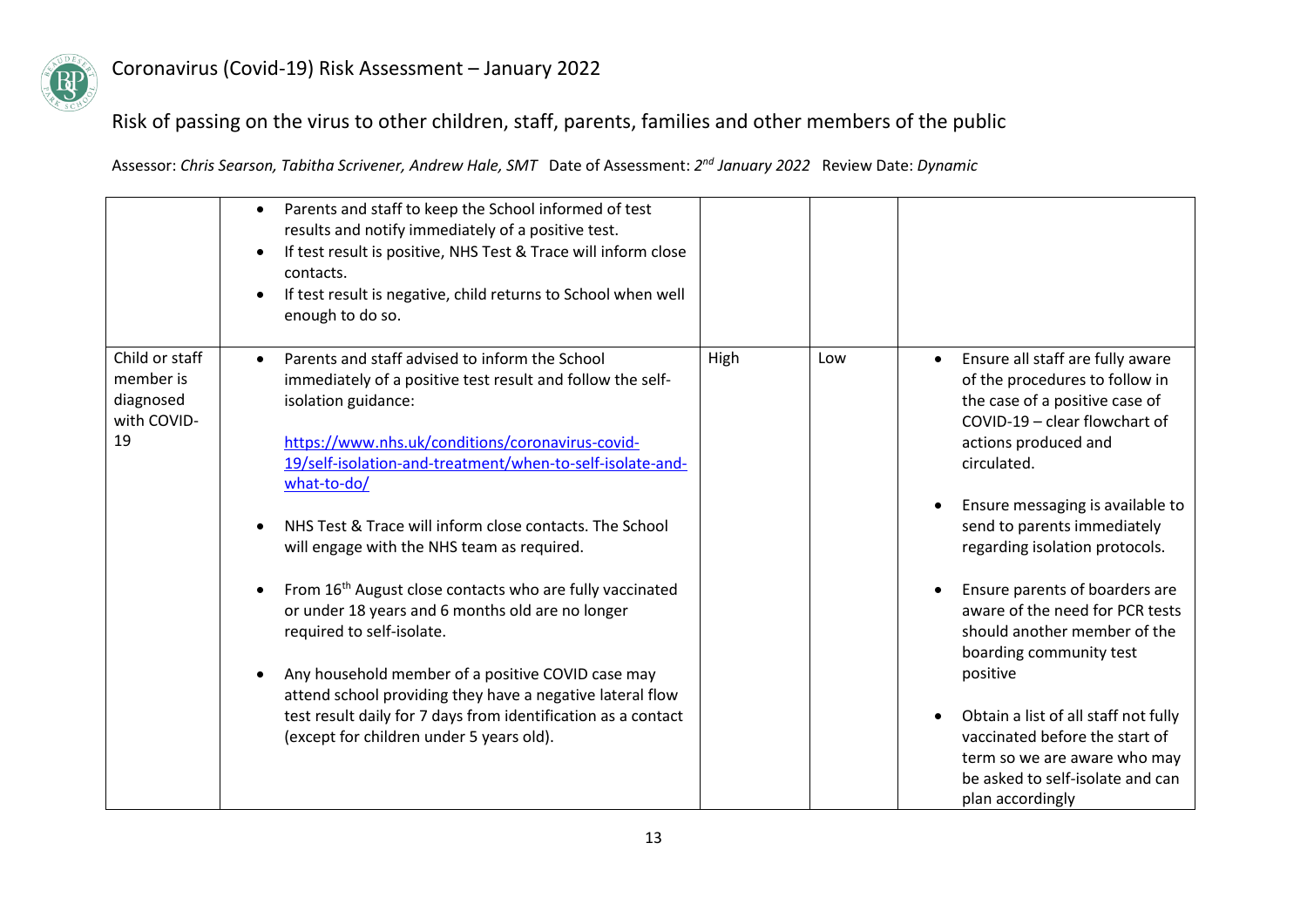

### Risk of passing on the virus to other children, staff, parents, families and other members of the public

|                                                                                         | The 'household' rules apply to BPS boarders who will all<br>$\bullet$<br>need to lateral flow test for 7 days, as above, if a boarder<br>or member of boarding staff tests positive for COVID-19.<br>Those contacts who are sent home (ie are not fully<br>vaccinated) self-isolate for 10 days. If they show<br>symptoms they should get a test immediately:<br>If the test is negative, they remain in isolation for<br>$\circ$<br>the remainder of the 10-day isolation period.<br>If the test is positive, they should inform the<br>$\circ$<br>School and self-isolate for 10 days from the onset<br>of their symptoms. |             |                                                                                                                                                                               |
|-----------------------------------------------------------------------------------------|------------------------------------------------------------------------------------------------------------------------------------------------------------------------------------------------------------------------------------------------------------------------------------------------------------------------------------------------------------------------------------------------------------------------------------------------------------------------------------------------------------------------------------------------------------------------------------------------------------------------------|-------------|-------------------------------------------------------------------------------------------------------------------------------------------------------------------------------|
| Household<br>member of<br>child or staff<br>household<br>has<br>symptoms of<br>COVID-19 | Parents and staff to advise School immediately if someone<br>in their household has symptoms of Covid-19.<br>Parents and staff advised to follow the government<br>guidance:<br>https://www.gov.uk/government/publications/covid-19-<br>stay-at-home-guidance<br>And take a lateral flow test for 7 consecutive days.<br>If you are not fully vaccinated, you are required to self-<br>isolate for 10 days.                                                                                                                                                                                                                  |             | Ensure all parents and staff are<br>fully aware of the procedures to<br>follow for a positive case of<br>COVID-19 - clear flowchart of<br>actions produced and<br>circulated. |
| Additional<br>action<br>required                                                        | The School has an Outbreak Management Plan in place<br>which will be followed where either of the following<br>thresholds are met:                                                                                                                                                                                                                                                                                                                                                                                                                                                                                           | High<br>Low | <b>Ensure the Outbreak</b><br>Management Plan is updated<br>and covers the requirements of<br>the Contingency Framework:                                                      |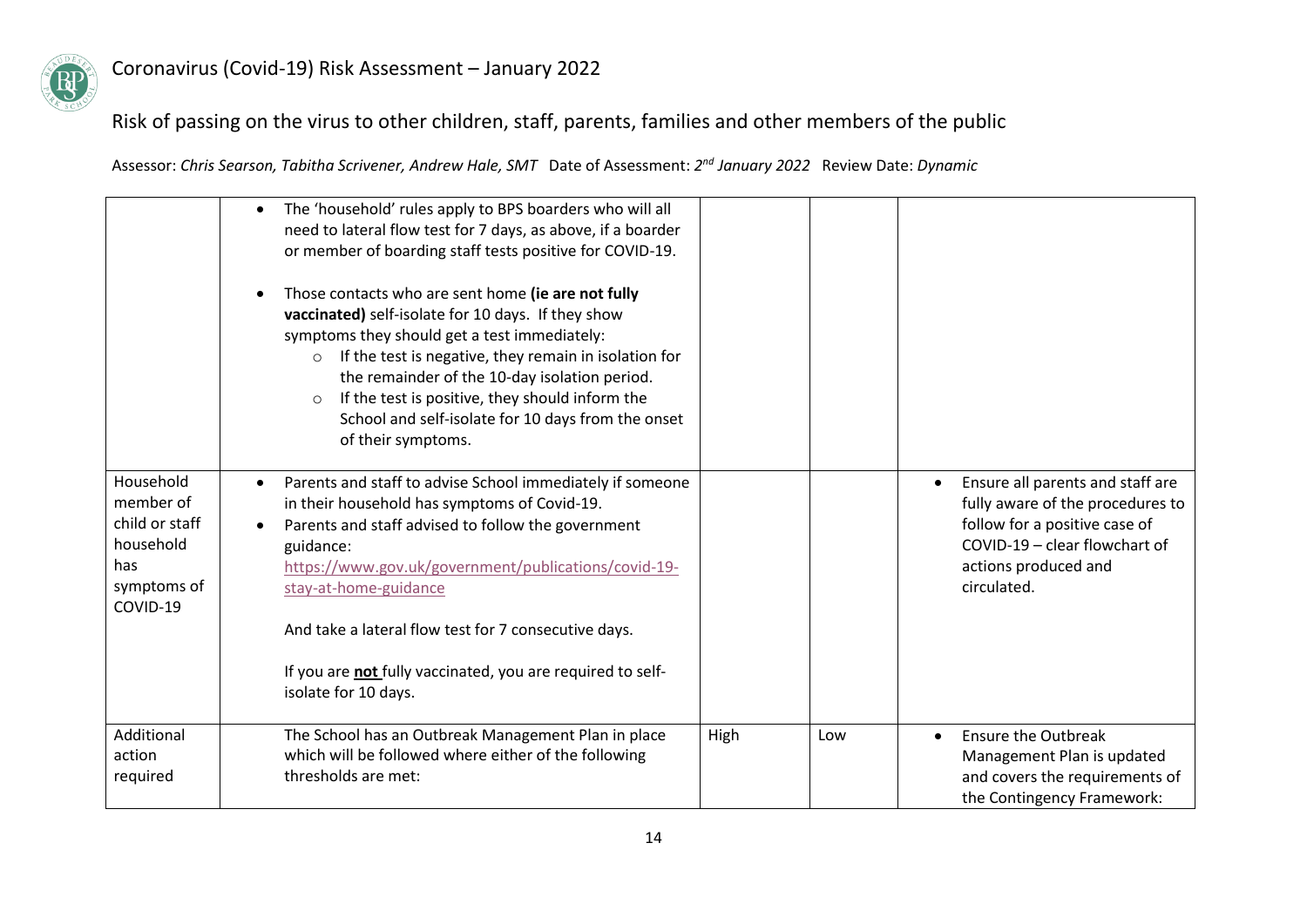

## Risk of passing on the virus to other children, staff, parents, families and other members of the public

| following an<br>outbreak   | 5 pupils or staff, who are likely to have mixed<br>$\circ$<br>closely, test positive for COVID-19 within a 10 day<br>period, or<br>10% of pupils or staff who are likely to have mixed<br>$\circ$<br>closely test positive for COVID-19 within a 10 day<br>period                                                                                                                                                                              |      |     | <b>Education and Childcare</b><br>Settings - DONE 31/08/21                                                                                                                                                                            |
|----------------------------|------------------------------------------------------------------------------------------------------------------------------------------------------------------------------------------------------------------------------------------------------------------------------------------------------------------------------------------------------------------------------------------------------------------------------------------------|------|-----|---------------------------------------------------------------------------------------------------------------------------------------------------------------------------------------------------------------------------------------|
| Visitors and<br>deliveries | All visitors are expected to wear face coverings at all times<br>when within the school buildings.<br>Prospective parents will be asked to take a LF test before<br>visiting the school.                                                                                                                                                                                                                                                       | High | Low | Ensure visitor protocol is up to<br>date.<br>Ensure clear signage is<br>displayed in the front hall for<br>deliveries.<br>J.Grech to communicate with<br>visiting parents.                                                            |
| <b>Fire</b><br>Procedures  | There are no longer any specific restrictions or measures<br>imposed regarding fire evacuation.                                                                                                                                                                                                                                                                                                                                                | High | Low | Children to be reminded of fire<br>evacuation procedures, and a<br>practice to take place within the<br>first two weeks of term.                                                                                                      |
| Safeguarding               | The School's Safeguarding Policy is updated as necessary<br>$\bullet$<br>to reflect the requirements for children returning to<br>school, as advised by relevant safeguarding bodies and<br>DfE guidance.<br>A DSL will be available on site during the operating school<br>day.<br>In EYFS, teachers shall actively look for signs of harm given<br>the greater risk of harm that some children may have<br>been exposed to through COVID-19. | High | Low | Update to be completed and<br>relevant sections to be<br>circulated to staff.<br>In absence of DSL (LR), ASM<br>(Deputy DSL) will be available<br>on the school site.<br>EYFS staff report any concerns<br>to Head of Pre-prep or DSL |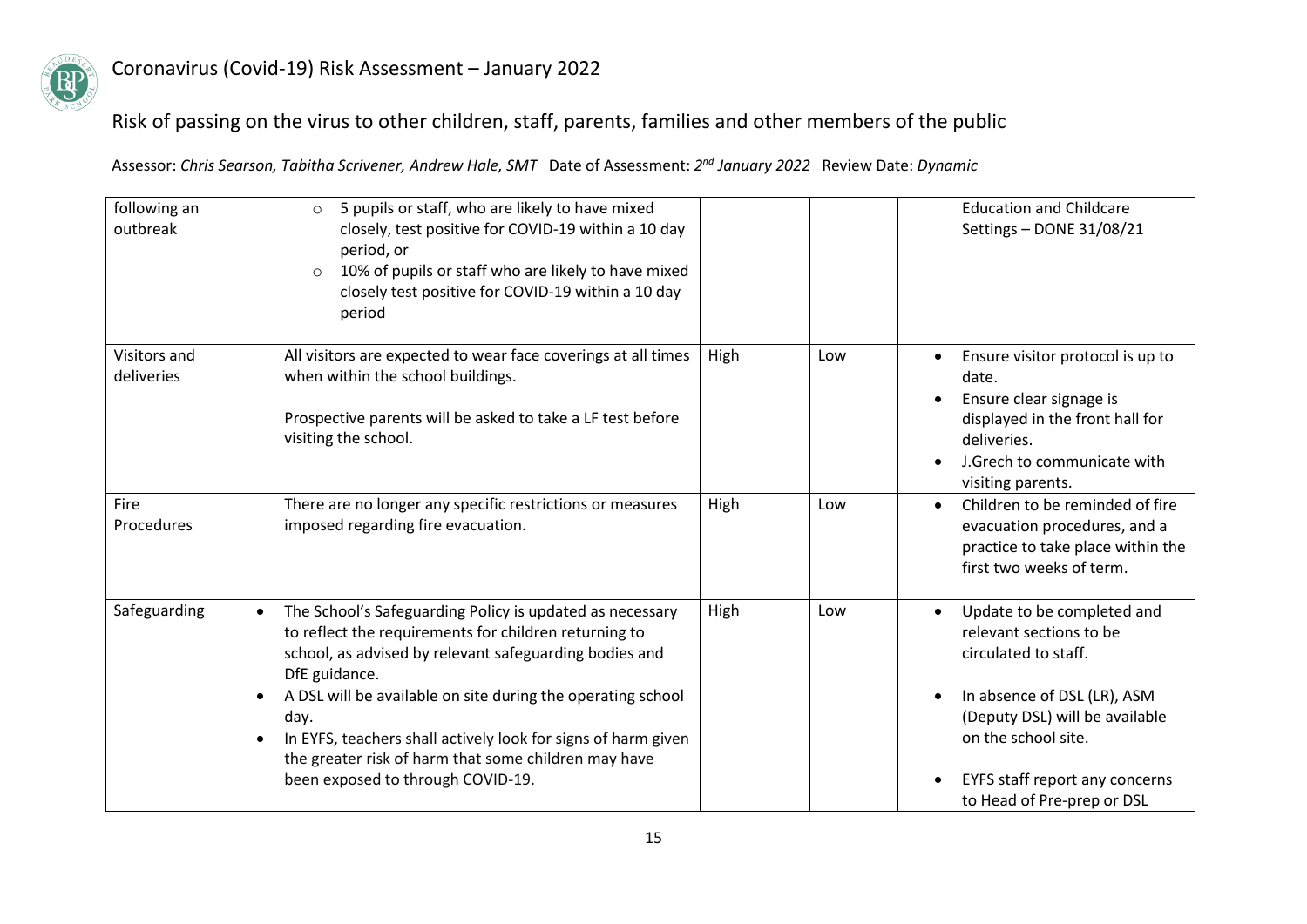

### Risk of passing on the virus to other children, staff, parents, families and other members of the public

Assessor: *Chris Searson, Tabitha Scrivener, Andrew Hale, SMT* Date of Assessment: *2 nd January 2022* Review Date: *Dynamic*

| Communication | Staff have easy access to a walkie-talkie or telephone to<br>aid immediate communication.<br>School Office and School Nurses have walkie-talkies. | High | Low | Walkie-talkies distributed in<br>strategic locations around<br>School<br>Procedures communicated to<br>all staff by Deputy Head. |
|---------------|---------------------------------------------------------------------------------------------------------------------------------------------------|------|-----|----------------------------------------------------------------------------------------------------------------------------------|

The Risk Assessment is reviewed at the weekly SMT meetings and the effectiveness of control measures are discussed and the Risk Assessment adjusted accordingly.

| Prepared by: | Tabitha Scrivener, Finance Director | Date: | 02/01/2021 |
|--------------|-------------------------------------|-------|------------|
|              | Andrew Hale, Estates Manager        |       |            |
|              | Chris Searson, Headmaster           |       |            |
|              | Senior Management Team              |       |            |
| Reviewed by: | All staff                           | Date  | 04/01/2022 |
|              |                                     |       |            |
| Approved by: | Chris Searson, Headmaster           | Date  | 05/01/2022 |
|              | <b>Board of Governors</b>           |       |            |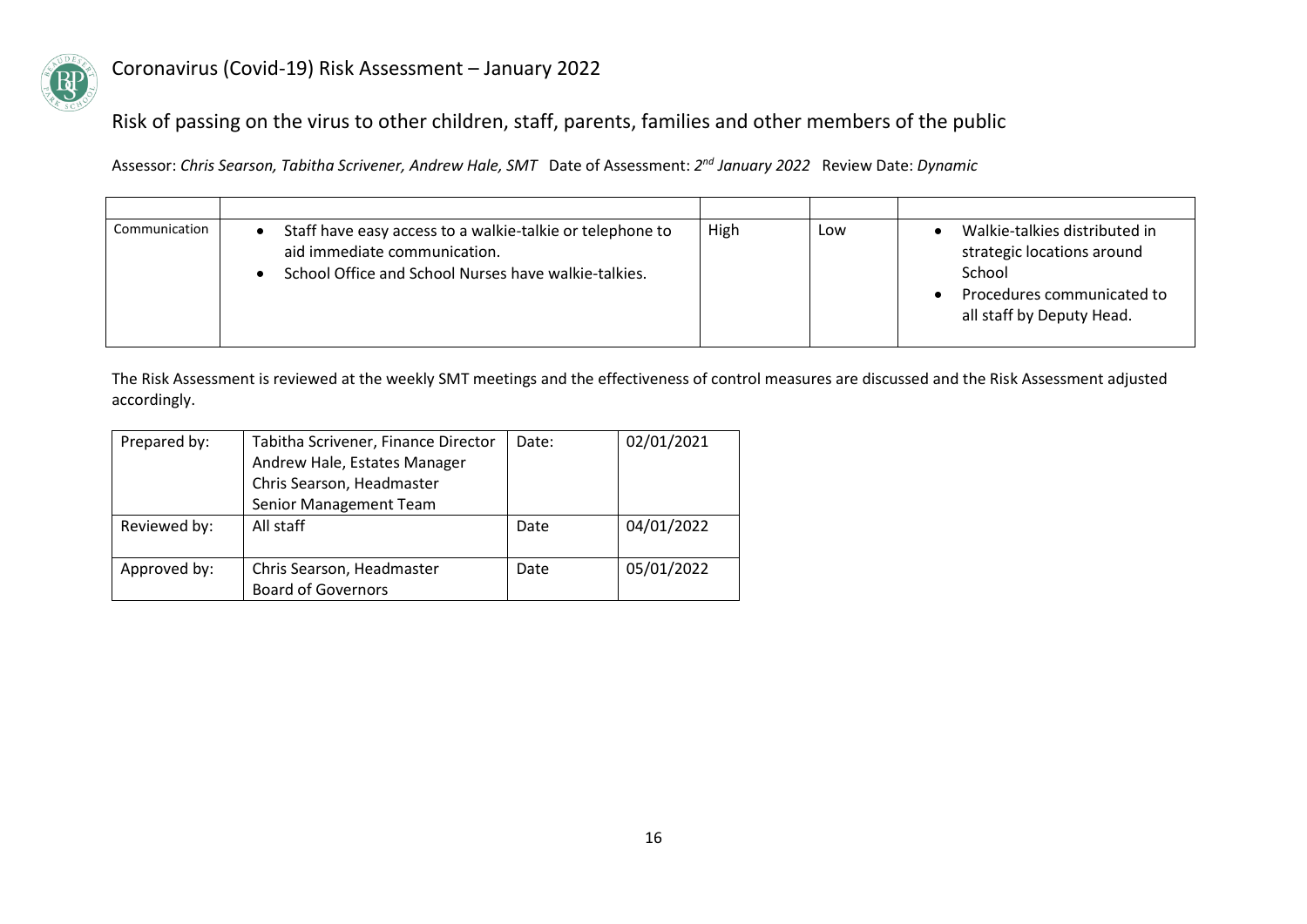

Risk of passing on the virus to other children, staff, parents, families and other members of the public

Assessor: *Chris Searson, Tabitha Scrivener, Andrew Hale, SMT* Date of Assessment: *2 nd January 2022* Review Date: *Dynamic*

APPENDIX A: RISK ASSESSMENT FOR COVID-19 TEST AND TRACE PROCESS – TWICE WEEKLY STAFF TESTING AS OF 31.08.2021 AND ONE TIME TESTING YEAR 7 AND 8 CHILDREN FROM THURSDAY 6TH JANUARY 2022

| Hazard                                                                                                                 | <b>Control Measure</b>                                                                                                                                                                                                                | Effectiveness<br>of Control<br><b>Measures</b> | Degree of<br>Risk | <b>Actions Required</b>                                                                 |
|------------------------------------------------------------------------------------------------------------------------|---------------------------------------------------------------------------------------------------------------------------------------------------------------------------------------------------------------------------------------|------------------------------------------------|-------------------|-----------------------------------------------------------------------------------------|
| <b>Explanatory T&amp;T letters</b><br>emails not sent to<br>parents, staff and<br>governors.                           | Explanatory letters drafted and sent<br>$\bullet$                                                                                                                                                                                     | High                                           | Low               | DONE $- 27/08/21$ – for parents<br>of children in Year 7 and 8                          |
| No school "COVID-19<br><b>Testing Privacy</b><br>statement".                                                           | NHS Privacy Notice of mass testing of COVID-19<br>$\bullet$<br>has been adapted for School use                                                                                                                                        | High                                           | Low               |                                                                                         |
| "COVID-19<br>Testing<br>Privacy statement" not<br>communicated to staff,<br>pupils<br>parents,<br>and<br>governors.    | COVID-19 Testing Privacy Statement emailed to<br>$\bullet$<br>parents and staff along with Consent Forms                                                                                                                              | High                                           | Low               | Sent parents of new Year 7<br>children 27/08/21                                         |
| T&T data not recorded<br>securely with<br>consideration given to<br>deletion after 52 weeks<br>from date of last test. | T&T data uploaded to NHS app when subject is<br>$\bullet$<br>tested<br>School record of testing kept in a secure area of<br>the network with access limited to named<br>individuals only and deleted after 52 weeks<br>from last test | High                                           | Low               |                                                                                         |
| that have<br>had<br>Those<br>contact"<br>"close<br>with<br>someone tested positive<br>for COVID-19.                    | From 16 <sup>th</sup> August, those who have been fully<br>vaccinated or are aged under 18 years and 6<br>months are no longer required to self-isolate as                                                                            | High                                           | Low               | New close contact rules<br>$\bullet$<br>communicated to parents and<br>staff-31.08.2021 |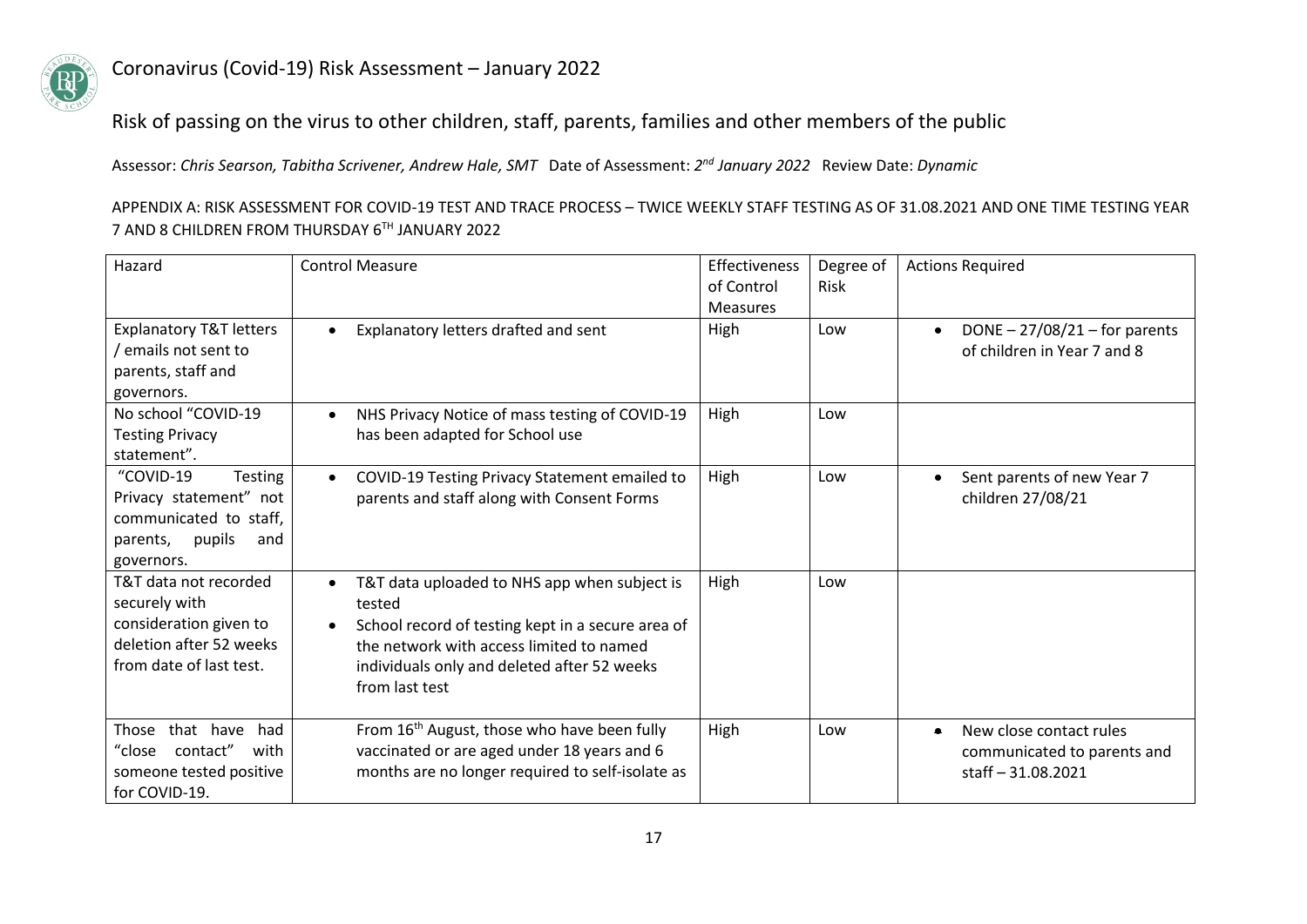

## Risk of passing on the virus to other children, staff, parents, families and other members of the public

|                                                                                                                       | a close contact, even if they live in the same<br>household as someone with Covid-19.<br>For all others the rule is still to self-isolate at<br>home for 10 days from the first day the close<br>contact's symptoms started.                                              |      |        |                                                                                                                                                                                                        |
|-----------------------------------------------------------------------------------------------------------------------|---------------------------------------------------------------------------------------------------------------------------------------------------------------------------------------------------------------------------------------------------------------------------|------|--------|--------------------------------------------------------------------------------------------------------------------------------------------------------------------------------------------------------|
| Test instruction posters,<br>booklets,<br><b>FAQ</b><br>and<br>briefings<br>not<br>readily<br>available and apparent. | Laminated instruction posters have been<br>distributed around the School and in the Test<br>Site<br>Staff briefed at the Staff Meeting on the<br>$\bullet$<br>morning of Thursday 2 <sup>nd</sup> September<br>Parents sent information on how testing will<br>take place | High | Low    | Posters to be downloaded,<br>$\bullet$<br>laminated and put up around<br>School DONE 04.01.2021<br>Info/poster to be emailed to<br>parents to discuss with their<br>Year 7/8 children<br>DONE 27/08/21 |
| Tests not supervised or<br>conducted by trained<br>staff.                                                             | All testing staff have undergone the required<br>$\bullet$<br>training as evidenced by their training<br>certificates                                                                                                                                                     | High | Medium | Certificates to be obtained from<br>all testing staff and filed in<br>appropriate folder on the M<br>drive DONE 04.01.2021                                                                             |
| <b>Staff</b><br>assisting<br>with<br>and processing<br>taking<br>swabs<br>not<br>wearing<br>appropriated PPE.         | Appropriate PPE has been provided as part of<br>$\bullet$<br>the NHS delivery of test kits<br>Testing staff have undergone PPE training (as<br>evidenced by a certificate)<br>Team Leader ensures staff are wearing the<br>correct PPE for their role                     | High | Medium |                                                                                                                                                                                                        |
| Process of swabbing not<br>following training and /<br>or updated guidance.                                           | Swabbing is supervised by Team Leader and/or<br>$\bullet$<br>School Nurses on hand to assist                                                                                                                                                                              | High | Medium |                                                                                                                                                                                                        |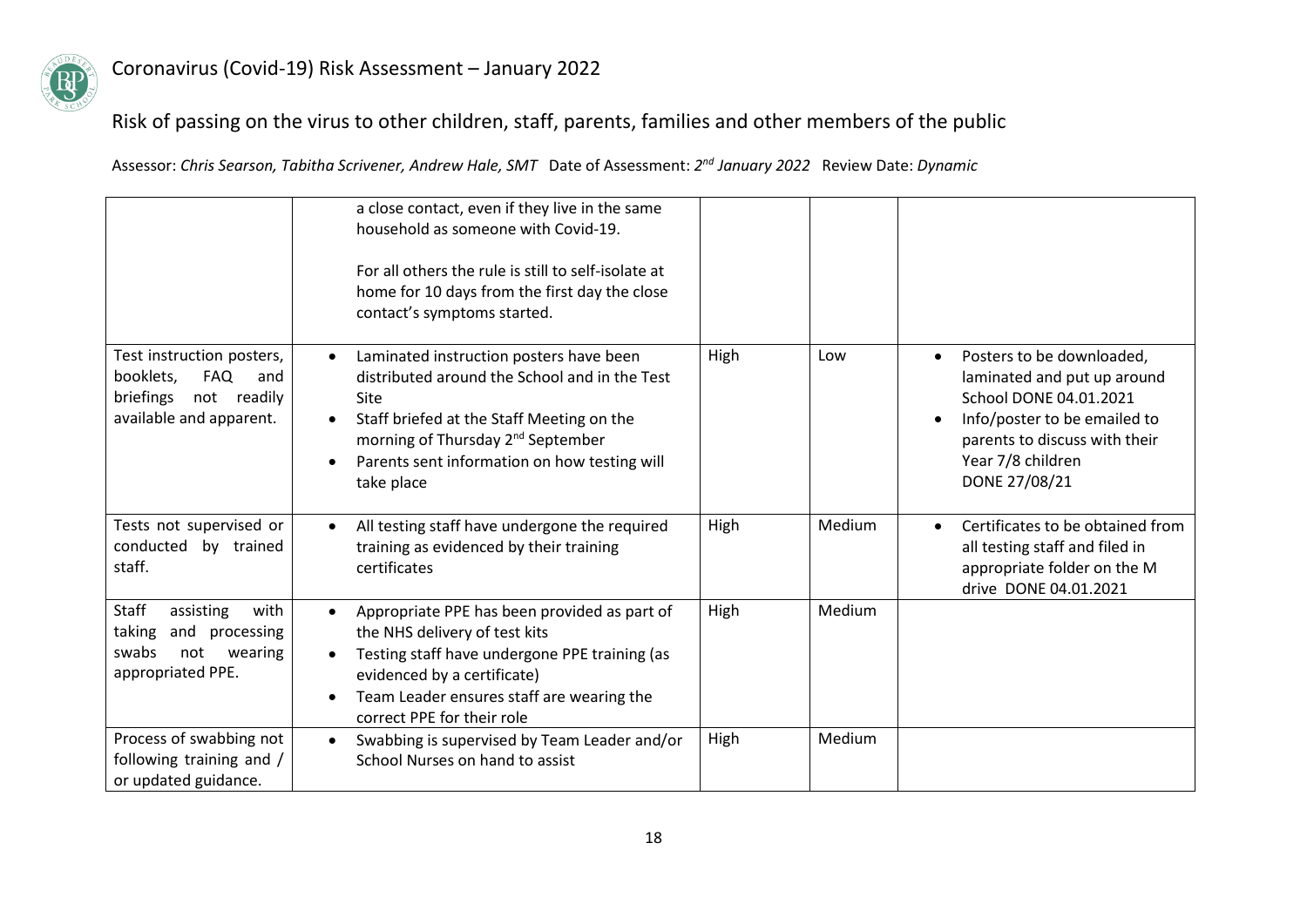

## Risk of passing on the virus to other children, staff, parents, families and other members of the public

| Process for informing<br>parents / pupils of a<br>positive result is not<br>understood and<br>implemented.                                                                                                                                                                                                                                   | Process for informing parents / pupils has been<br>$\bullet$<br>documented and is understood by the relevant<br>staff<br>Parents informed immediately of a positive<br>result by telephone call by Headmaster or<br>Deputy Head<br>Pupil informed immediately by the Deputy<br>Head and taken to the isolation room awaiting<br>pick up by parent.                                                                                                                                                         | High | Low    |  |
|----------------------------------------------------------------------------------------------------------------------------------------------------------------------------------------------------------------------------------------------------------------------------------------------------------------------------------------------|------------------------------------------------------------------------------------------------------------------------------------------------------------------------------------------------------------------------------------------------------------------------------------------------------------------------------------------------------------------------------------------------------------------------------------------------------------------------------------------------------------|------|--------|--|
| Those tested positive<br>confirming<br>the<br>not<br>positive result with a<br>Chain<br>Polymerase<br>Reaction (PCR) test and<br>either failing to self-<br>pending<br>isolate<br>the<br>confirmation test or self-<br>isolating unnecessarily<br>after a confirmatory PCR<br>test might have cleared<br>them as having a false<br>positive. | Parents and staff reminded that, when testing<br>$\bullet$<br>of pupils and staff is completed at home and<br>the result is positive, the individual will also<br>need to arrange a PCR test to confirm the<br>result. The individual will need to self-isolate<br>immediately, in line with government guidance,<br>and contact tracing will be undertaken by the<br>NHS.<br>https://www.nhs.uk/conditions/coronavirus-<br>covid-19/self-isolation-and-treatment/when-to-<br>self-isolate-and-what-to-do/ | High | Medium |  |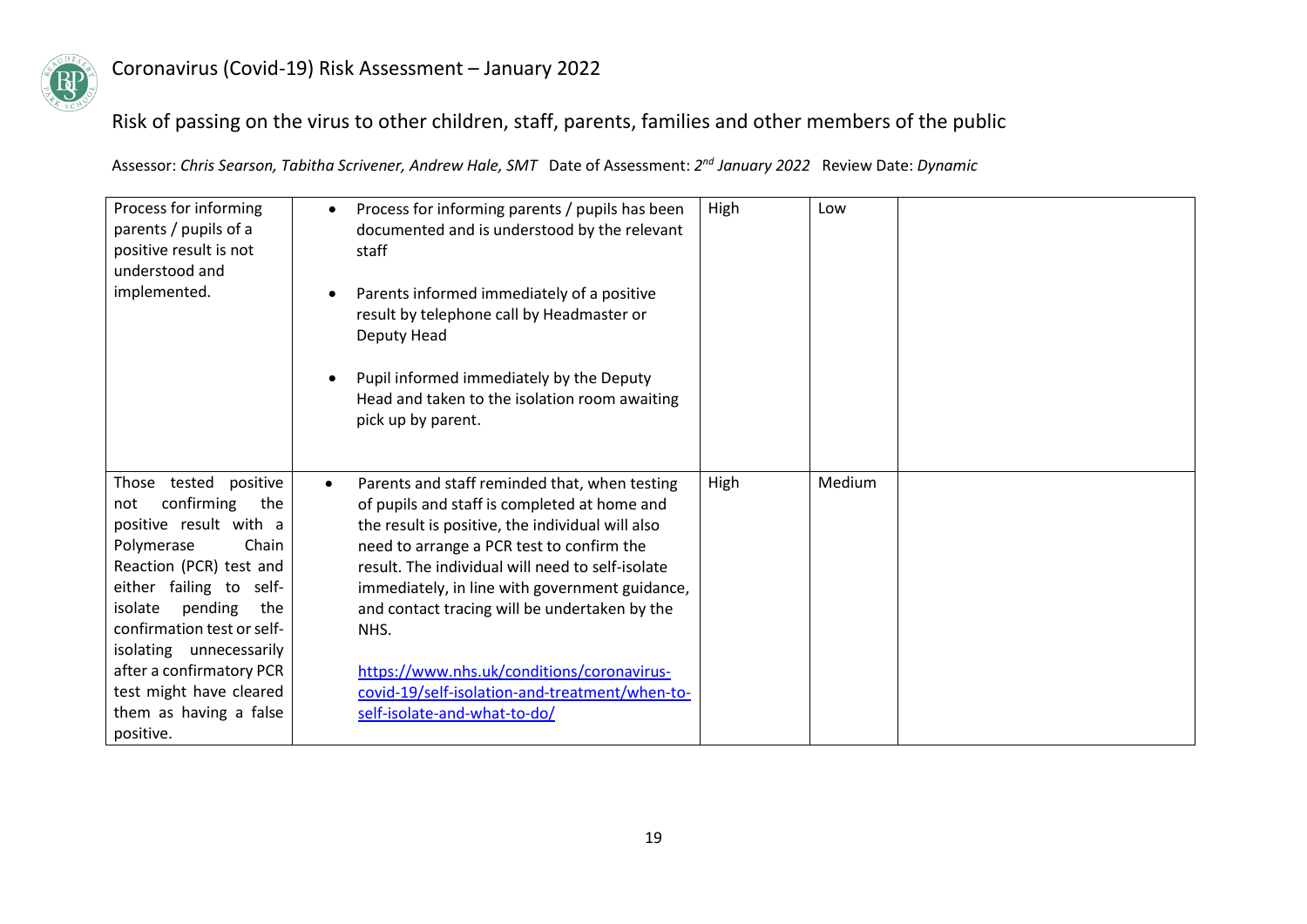

### Risk of passing on the virus to other children, staff, parents, families and other members of the public

Assessor: *Chris Searson, Tabitha Scrivener, Andrew Hale, SMT* Date of Assessment: *2 nd January 2022* Review Date: *Dynamic*

| Hazard                                                                                                                                                                              | <b>Control Measure</b>                                                                                                                                                                                                                                                           | Effectiveness<br>of Control<br><b>Measures</b> | Degree of<br>Risk | <b>Actions Required</b> |
|-------------------------------------------------------------------------------------------------------------------------------------------------------------------------------------|----------------------------------------------------------------------------------------------------------------------------------------------------------------------------------------------------------------------------------------------------------------------------------|------------------------------------------------|-------------------|-------------------------|
| Insufficient staff<br>available (depending on<br>throughput: Team<br>Leader, Test Assistant,<br>Processor, Coordinator,<br>Registration Assistant,<br>Results Recorder,<br>Cleaner) | Sufficient staff have been identified from the<br>$\bullet$<br>School's support staff to cover all required roles                                                                                                                                                                | High                                           | Low               |                         |
| Training time and<br>content inadequate (3<br>hrs with introduction<br>video, on-line training<br>and assessment plus<br>rehearsal.)                                                | Online training completed prior to return of<br>$\bullet$<br>staff on Monday 4 <sup>th</sup> January<br>Staff used for testing in September are those<br>$\bullet$<br>previously trained and experienced at<br>undertaking testing. No further training<br>considered necessary. | High                                           | Low               |                         |
| Consent forms are not<br>available and properly<br>completed?                                                                                                                       | Consent forms are checked and logged as they<br>$\bullet$<br>are returned                                                                                                                                                                                                        | High                                           | Low               |                         |
| Test site flooring is not<br>non-porous.                                                                                                                                            | Test site is within the PAC which has a non-<br>$\bullet$<br>porous floor                                                                                                                                                                                                        | High                                           | Low               |                         |
| Test site is not well lit<br>with a good airflow                                                                                                                                    | Test site is well lit, has ventilation slats that can<br>$\bullet$<br>be adjusted as required and multiple doors<br>which can be opened for maximum ventilation                                                                                                                  | High                                           | Low               |                         |

#### APPENDIX B: RISK ASSESSMENT FOR COVID-19 TEST SITES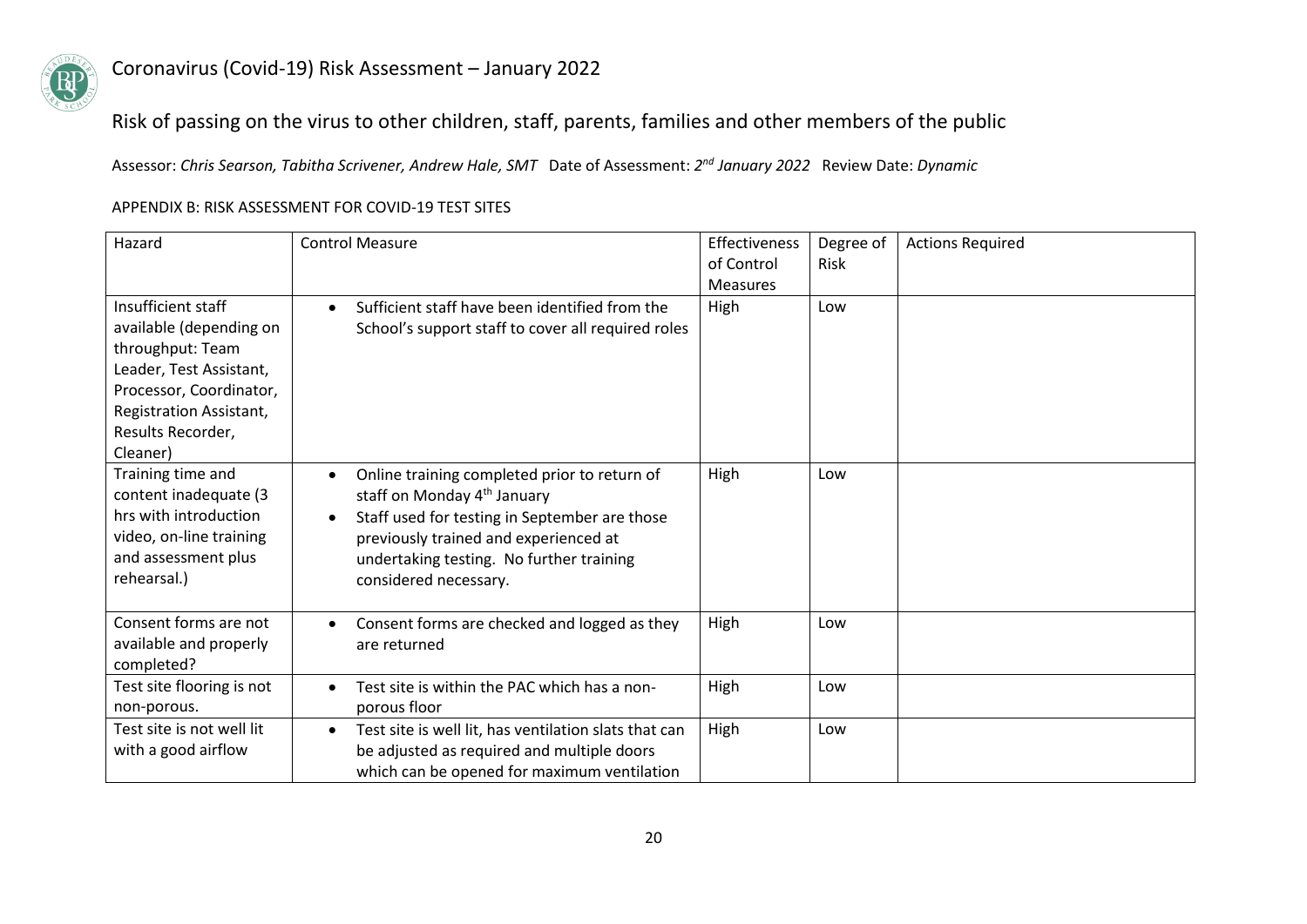

### Risk of passing on the virus to other children, staff, parents, families and other members of the public

| Contact between test<br>subjects increasing the<br>risk of transmission                                                         | Pupils and staff advised not to attend testing if<br>they have symptoms of COVID-19, live with<br>someone who is showing symptoms of COVID-<br>19, or have returned within 14 days from a part<br>of the world affected by COVID-19<br>All test subjects to use hand sanitiser on arrival<br>Social distancing maintained whilst waiting for a<br>test<br>One way flow of test subjects through the test<br>site<br>Regular cleaning of the test site including<br>wiping down all potential touchpoints | High | Low | Communicated to parents by<br>video on 31/08/21 |
|---------------------------------------------------------------------------------------------------------------------------------|----------------------------------------------------------------------------------------------------------------------------------------------------------------------------------------------------------------------------------------------------------------------------------------------------------------------------------------------------------------------------------------------------------------------------------------------------------------------------------------------------------|------|-----|-------------------------------------------------|
| Test site Registration,<br>Swabbing, Recording<br>and Processing Desks<br>and waiting areas not<br>on a one-way system.         | Test site is large enough for a one-way system<br>to be implemented                                                                                                                                                                                                                                                                                                                                                                                                                                      | High | Low |                                                 |
| Test chair in the<br>swabbing bay not a<br>minimum of 2m apart.                                                                 | Test site is large enough for swabbing<br>bays/chairs to be 2m apart                                                                                                                                                                                                                                                                                                                                                                                                                                     | High | Low |                                                 |
| Each swabbing desk and<br>associated processing<br>desk not more than 1m<br>away and Recording<br>desk not located close<br>by. | Test site is large enough for swabbing,<br>$\bullet$<br>processing and recording desks to be at the<br>required distances                                                                                                                                                                                                                                                                                                                                                                                | High | Low |                                                 |
| No clear division and<br>demarcation between                                                                                    | Test site set up allows adequate demarcation<br>between swabbing and processing areas                                                                                                                                                                                                                                                                                                                                                                                                                    | High | Low |                                                 |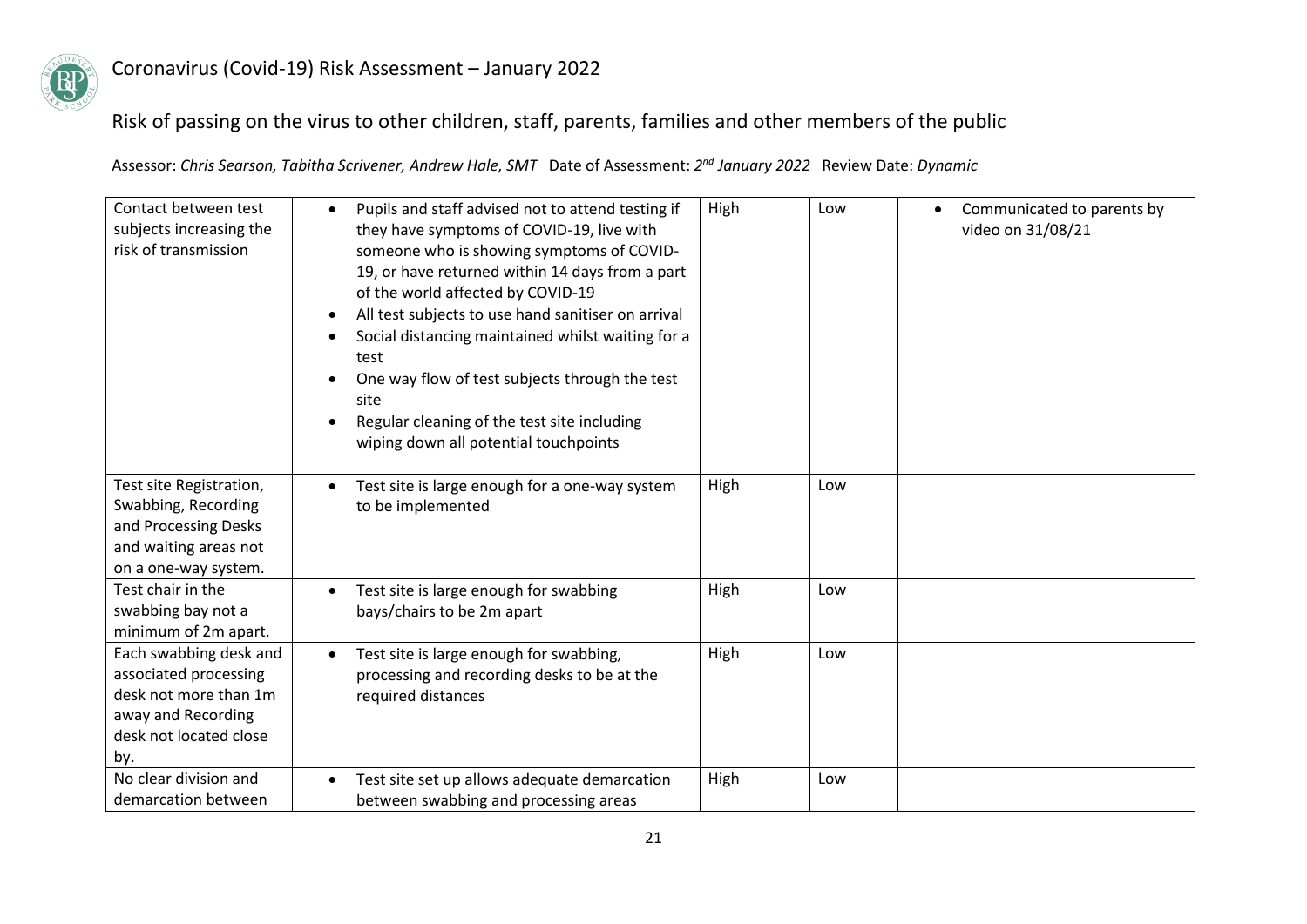

Risk of passing on the virus to other children, staff, parents, families and other members of the public

| swabbing and                                                                                                    |                                                                                                                                                                                                                                                                                                                                                                                                 |      |     |                                                                                                                                                                                  |
|-----------------------------------------------------------------------------------------------------------------|-------------------------------------------------------------------------------------------------------------------------------------------------------------------------------------------------------------------------------------------------------------------------------------------------------------------------------------------------------------------------------------------------|------|-----|----------------------------------------------------------------------------------------------------------------------------------------------------------------------------------|
| processing area.                                                                                                |                                                                                                                                                                                                                                                                                                                                                                                                 |      |     |                                                                                                                                                                                  |
| Test subjects able to<br>enter the processing<br>area                                                           | Positioning of desks ensures test subjects do<br>$\bullet$<br>not enter the processing area                                                                                                                                                                                                                                                                                                     | High | Low |                                                                                                                                                                                  |
| Inadequate evidence of<br>quality assurance,<br>guidance and<br>supervision.                                    | Team Leader assigned who will monitor and<br>supervise proceedings and perform quality<br>audits                                                                                                                                                                                                                                                                                                | High | Low |                                                                                                                                                                                  |
| Processing bays not<br>properly cleaned and<br>waste (including clinical<br>waste) is not properly<br>disposed. | A supply of disposable gloves, disinfectant spray<br>and paper towels is provided for each<br>processing desk along with a clinical waste bin<br>Test site fully cleaned daily by trained cleaning<br>staff<br>As of 24 <sup>th</sup> February 2021 advised by DfE that<br>$\bullet$<br>waste is not considered clinical waste and can<br>be disposed of in black bin bags in the usual<br>way. | High | Low |                                                                                                                                                                                  |
| Disorderly entry,<br>processing, social<br>distancing and exit<br>movement.                                     | Children supervised by staff when entering and<br>$\bullet$<br>exiting test area                                                                                                                                                                                                                                                                                                                | High | Low |                                                                                                                                                                                  |
| Incorrect result<br>communication                                                                               | Barcodes and pupil initials used to identify<br>subject's test<br>Barcodes attached to the test device by trained<br>staff<br>Processing staff trained on how to interpret the<br>results of the test                                                                                                                                                                                           | High | Low | Children will need to be pre-<br>$\bullet$<br>registered by parents before<br>they are tested $-2x$<br>registration cards to be sent in<br>info pack to parents DONE<br>31/08/21 |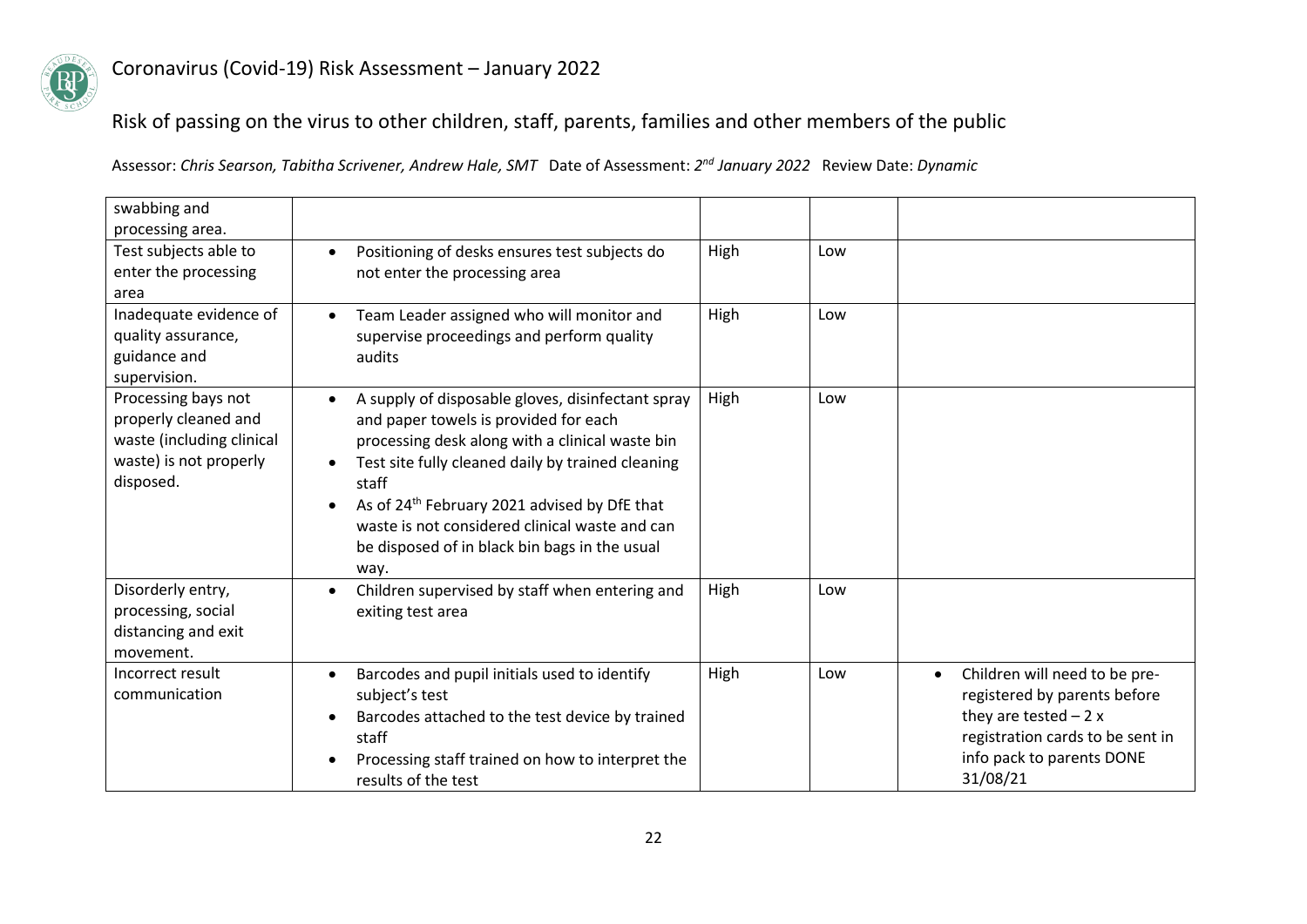

## Risk of passing on the virus to other children, staff, parents, families and other members of the public

|                                                                                                                                                                                                             | Results Recorder has undergone required<br>training to upload results to the Department for<br><b>Health</b>                                                                                                                                                                                                                                                                                                                    |      |     |                                                                                               |
|-------------------------------------------------------------------------------------------------------------------------------------------------------------------------------------------------------------|---------------------------------------------------------------------------------------------------------------------------------------------------------------------------------------------------------------------------------------------------------------------------------------------------------------------------------------------------------------------------------------------------------------------------------|------|-----|-----------------------------------------------------------------------------------------------|
| Inadequate provision of<br>a quiet space to talk<br>with the pupil mindful<br>of the need for<br>wellbeing.                                                                                                 | Quiet space has been dedicated                                                                                                                                                                                                                                                                                                                                                                                                  | High | Low | Quiet space to talk to a pupil<br>who tests positive set up $-$<br>Isolation Room by Surgery. |
| COSHH:<br><b>Extraction solution</b><br>which comes with the<br>lab test kit contains the<br>following components:<br>disodium hydrogen<br>phosphate, sodium<br>phosphate monobasic,<br>and sodium chloride | These components do not have any hazard<br>labels associated with them, and the<br>manufacturer states there are no hazards<br>anticipated under conditions of use described in<br>other product literature<br>PPE used at all times when handling the<br>extraction solution<br>Spillages to be wiped up and cleaning material<br>disposed of in the clinical waste bins provided<br>Solution not to be used if it has expired | High | Low |                                                                                               |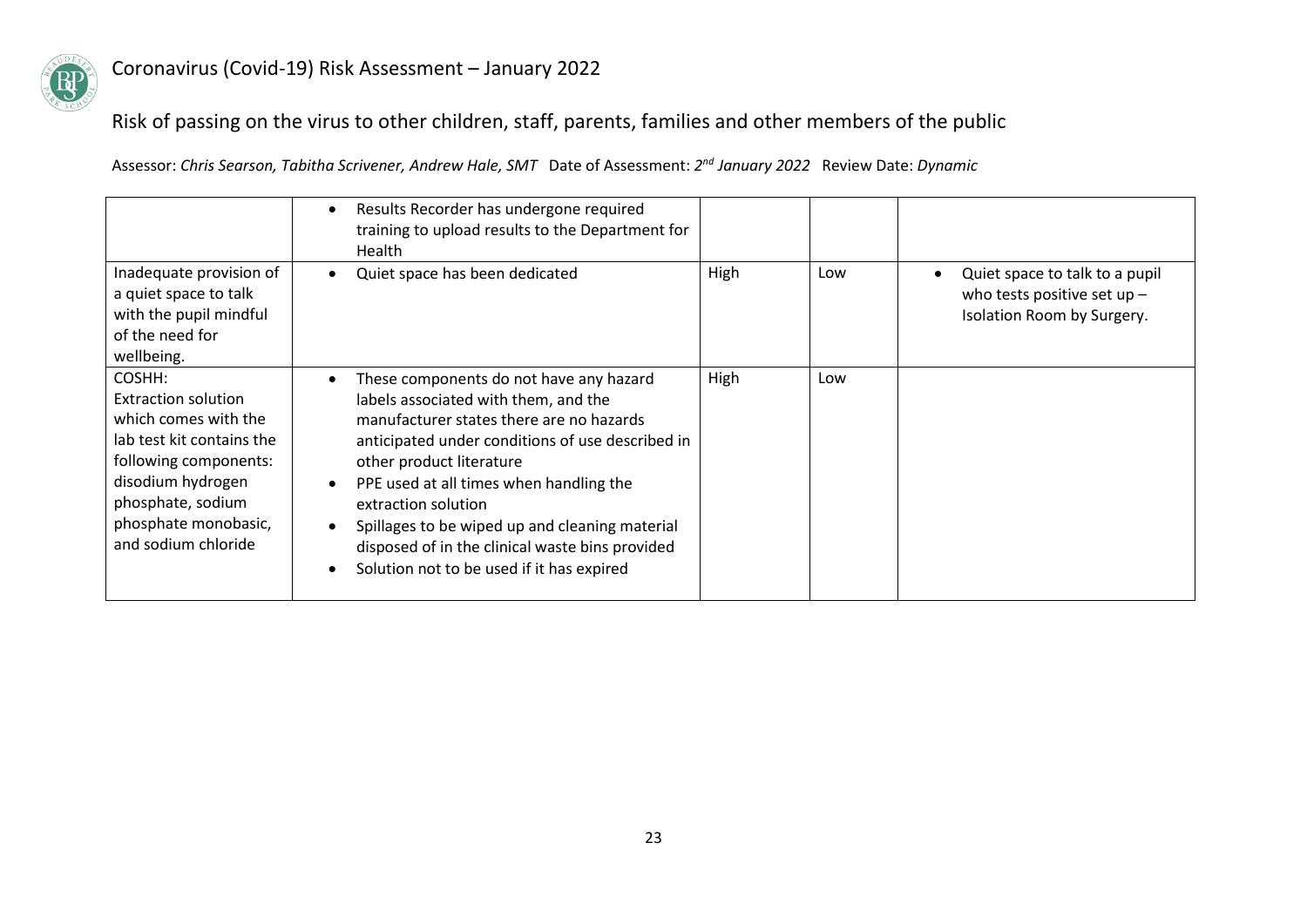

### Risk of passing on the virus to other children, staff, parents, families and other members of the public

Assessor: *Chris Searson, Tabitha Scrivener, Andrew Hale, SMT* Date of Assessment: *2 nd January 2022* Review Date: *Dynamic*

#### APPENDIX C: RISK ASSESSMENT FOR COVID-19 TWICE WEEKLY HOME TESTING STAFF AND PUPILS FROM 3RD SEPTEMBER 2021

| Hazard                                                                                                  | <b>Control Measure</b>                                                                                                                       | <b>Effectiveness</b><br>of Control<br>Measures | Degree of<br><b>Risk</b> | <b>Actions Required</b>                                                                                |
|---------------------------------------------------------------------------------------------------------|----------------------------------------------------------------------------------------------------------------------------------------------|------------------------------------------------|--------------------------|--------------------------------------------------------------------------------------------------------|
| No school "COVID-19<br><b>Testing Privacy</b><br>statement".                                            | NHS Privacy Notice for home testing of COVID-<br>$\bullet$<br>19 has been adapted for School use                                             | High                                           | Low                      |                                                                                                        |
| "COVID-19 Testing<br>Privacy statement for<br>home testing" not<br>communicated to staff<br>and parents | COVID-19 Testing at Home Privacy Statement<br>$\bullet$<br>emailed to parents and staff                                                      | High                                           | Low                      | Sent to staff and parents<br>$\bullet$<br>02.03.2021<br>Sent to parents of new Year 7's<br>$-31/08/21$ |
| LFD kits not supplied<br>and distributed in time<br>or safely                                           | The School has a plentiful supply of LFD kits for<br>staff and pupil home testing                                                            | High                                           | Low                      |                                                                                                        |
| Test kit not stored at<br>room temperature ( $2^0C$<br>$-30$ <sup>o</sup> C) or in a cool dry<br>place. | Temperature range communicated to staff and<br>parents                                                                                       | High                                           | Low                      | To include in letter to parents<br>$\bullet$                                                           |
| LFD Test kits not<br>properly managed and<br>tracked                                                    | LFD test kits located in the Bursary and logged<br>$\bullet$<br>by Bursary staff in the Test Kit Log when<br>distributed to staff and pupils | High                                           | Low                      |                                                                                                        |
| Test kit not kept away<br>from children until<br>needed.                                                | Parents informed of this<br>$\bullet$                                                                                                        | High                                           | Low                      | To include in letter to parents<br>$\bullet$                                                           |
| Self-testing not<br>conducted in                                                                        | Instructions for Use issued with each kit                                                                                                    | High                                           | Low                      |                                                                                                        |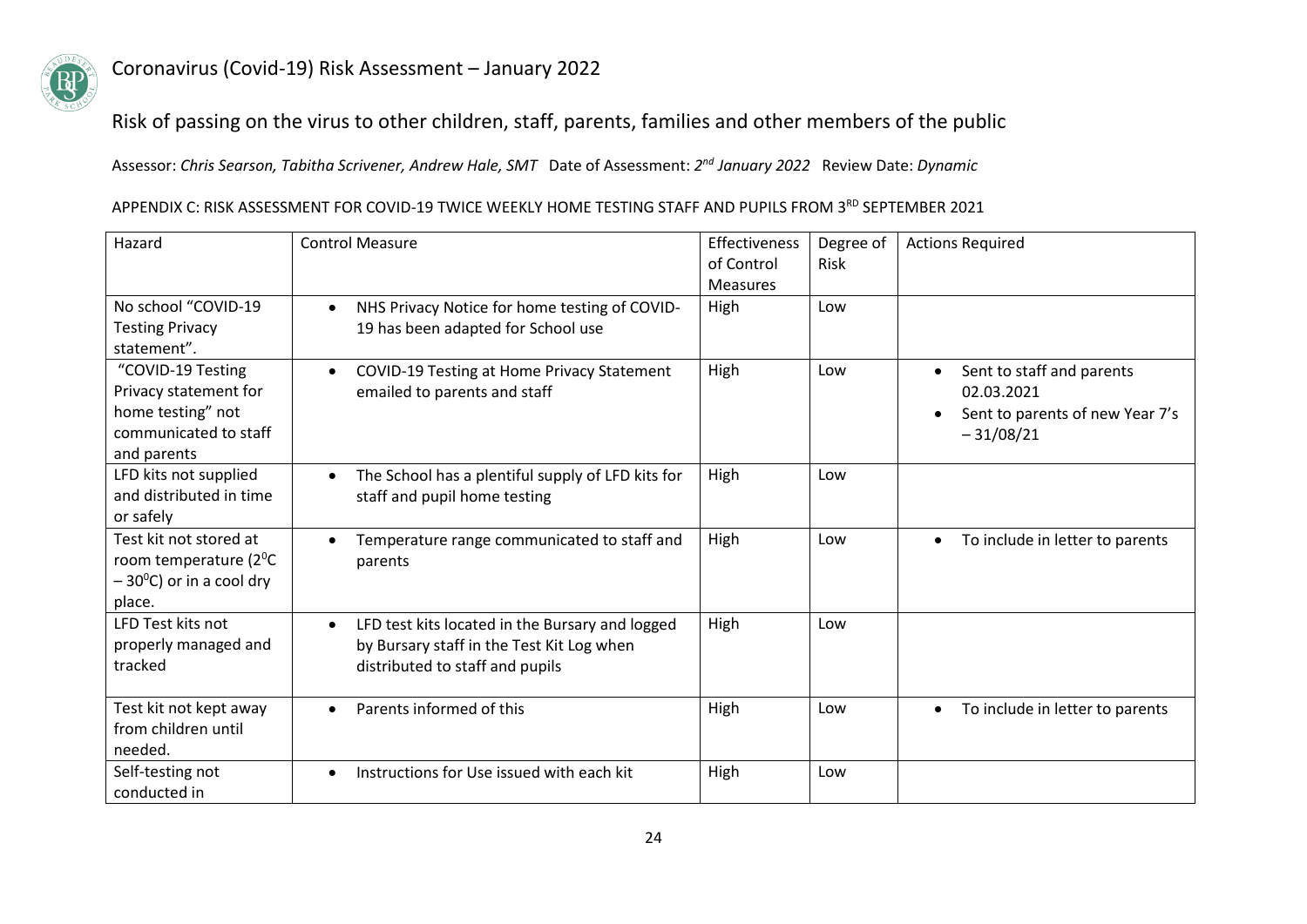

## Risk of passing on the virus to other children, staff, parents, families and other members of the public

| accordance with<br>guidelines and<br>supervised where<br>required.                                         | Testing supervised by trained BPS staff for 2 x<br>on-site tests for children (Sept21) to ensure<br>they understand how to conduct the test<br>It is assumed that by Sept21 parents will<br>$\bullet$<br>themselves be familiar with how to undertake<br>an LFT                                                                                                                                                                                                                                                                                      |      |     |                                                                             |
|------------------------------------------------------------------------------------------------------------|------------------------------------------------------------------------------------------------------------------------------------------------------------------------------------------------------------------------------------------------------------------------------------------------------------------------------------------------------------------------------------------------------------------------------------------------------------------------------------------------------------------------------------------------------|------|-----|-----------------------------------------------------------------------------|
| Positive results not<br>reported.                                                                          | Instructions for Use confirm that positive tests<br>must be reported to both NHS Test & Trace and<br>the School<br>Instructions for Use give details on how to<br>report results to NHS<br>Note: From 01.03.2021, when testing of pupils<br>and staff is completed at home and the result is<br>positive, the individual will also need to arrange<br>a PCR test to confirm the result. The individual<br>will need to self-isolate immediately, in line<br>with government guidance, and contact tracing<br>will be undertaken by NHS Test & Trace. | High | Low | Ensure this message is<br>emphasized to both staff and<br>parents in letter |
| All results not reported,<br>collated and recorded<br>by the individual and<br>the school.                 | As above for positive results<br>School continues to update COVID-19 Test<br>Register to ensure all pupil tests conducted in<br>School are recorded                                                                                                                                                                                                                                                                                                                                                                                                  | High | Low |                                                                             |
| Incidents not reported<br>to school or reported to<br>DfE / DHSC (to help<br>identify emerging<br>issues). | Instructions for Use confirm how to report<br>$\bullet$<br>incidents                                                                                                                                                                                                                                                                                                                                                                                                                                                                                 | High | Low |                                                                             |